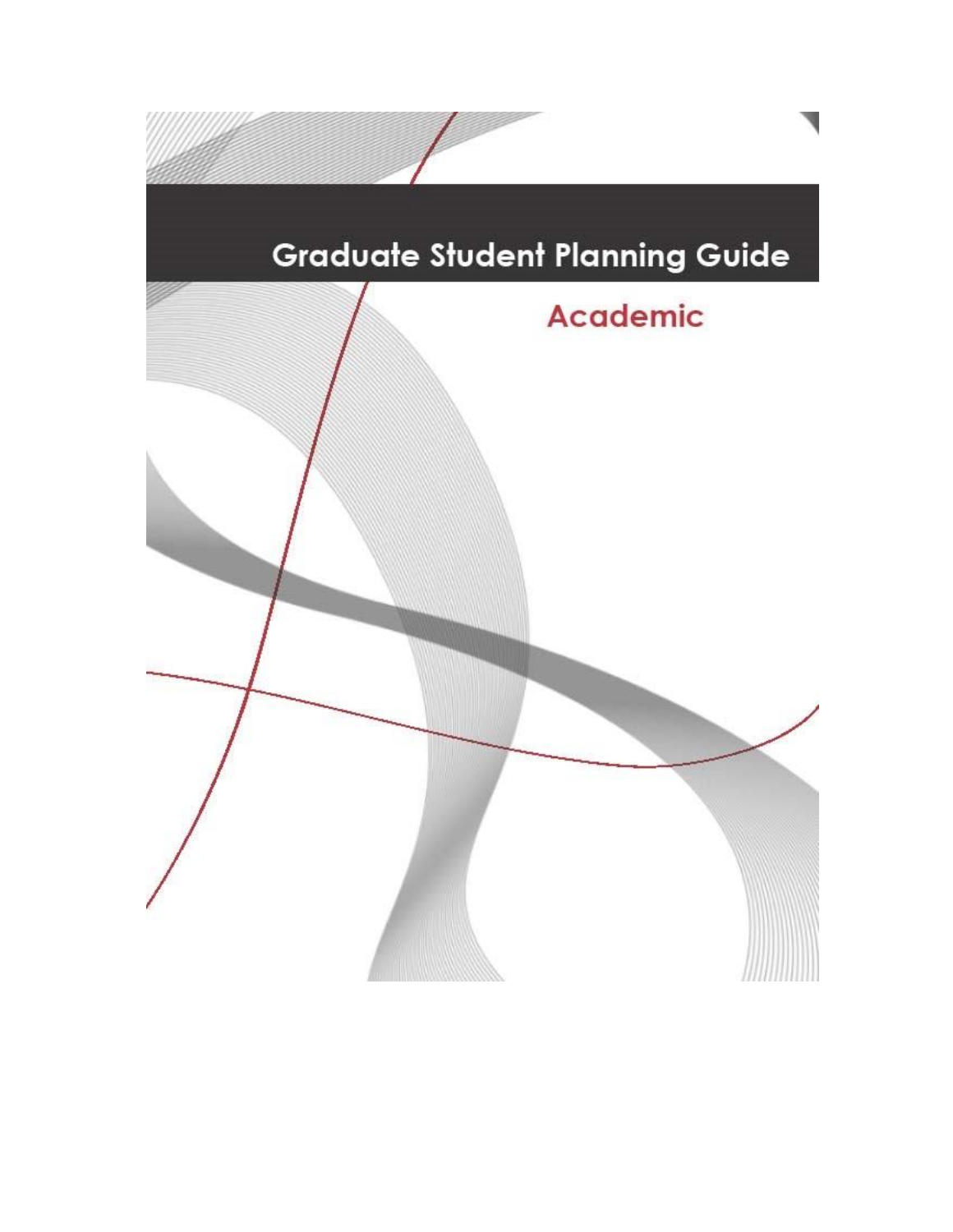# **UCI** Division of<br>Career Pathways

# **Academic Job Search Guide**

Table of Contents

| Sample CV (teaching/research balance-Social Sciences)12     |  |
|-------------------------------------------------------------|--|
|                                                             |  |
|                                                             |  |
|                                                             |  |
|                                                             |  |
|                                                             |  |
|                                                             |  |
| Sample Cover Letter (1 year position with teaching focus)31 |  |
|                                                             |  |
|                                                             |  |
|                                                             |  |
|                                                             |  |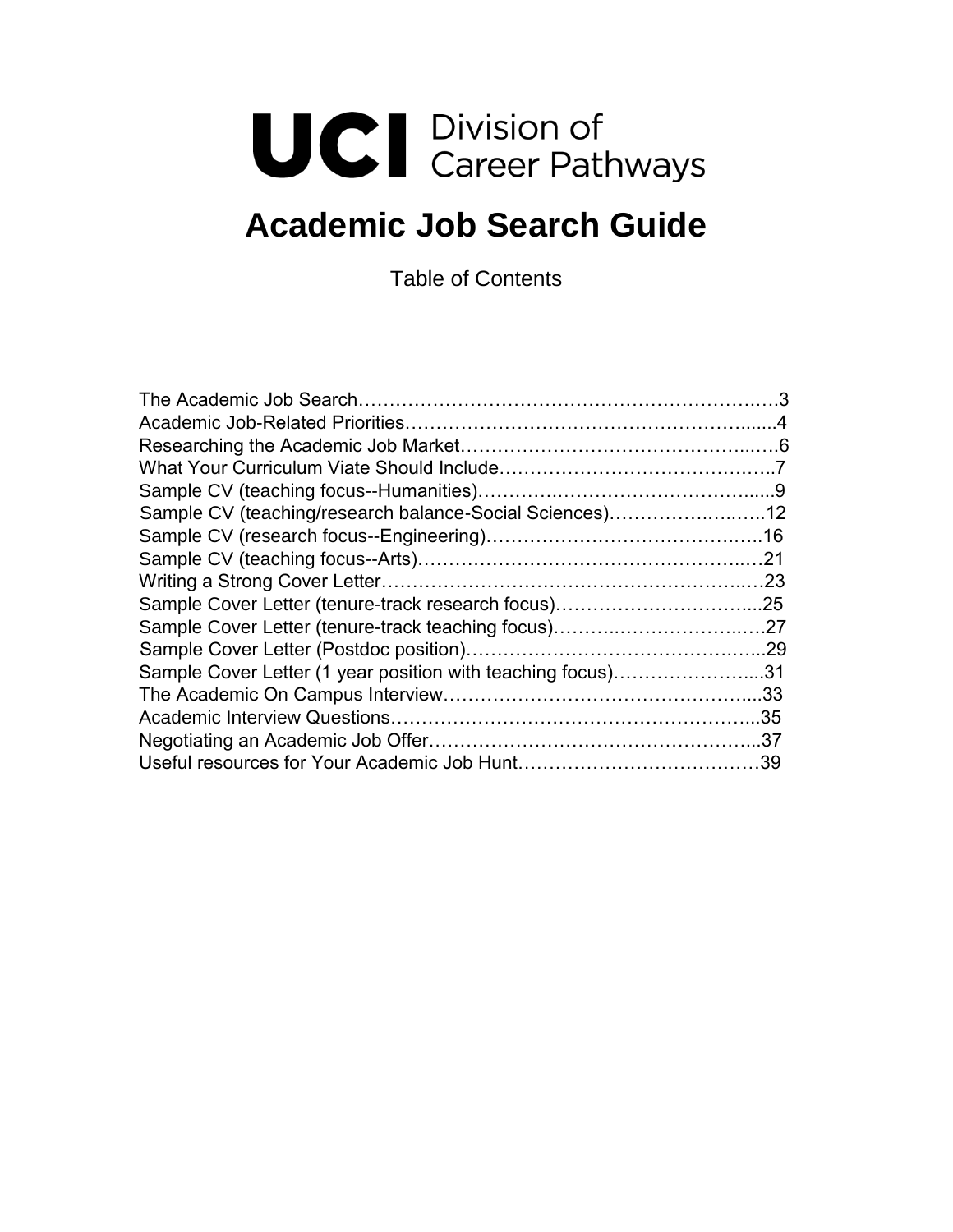### The Academic Job Search

**S**earching for and landing an academic job takes longer than a traditional job search. Ideally you begin planning for your academic career as soon you begin your doctoral program. At minimum, you need two years to get ready to go "on the market." The exercises and information in this section of the Job Search Guide are designed (1) to help you focus your attention on the types of institutions to which you want to apply, (2) how to prepare your application materials and (3) how to prepare for the types of interviews you will experience. Before you begin your planning though, there are some things you need to know about getting an academic job.

**T**he first thing you need to be aware of is the academic job cycle. Typically the first job announcements will appear in the summer and fall a full academic year before the position starts. In other words, if you want a job that begins Fall 2010, you need to be "on the market" at least by Fall 2009. Most of the jobs for the following year will be filled by late winter or early spring of the year before, so most of the application deadlines are prior to December of the year before the job begins. In order to be successful in your job search, all of the materials you will need to submit (CV, cover letter, letters of recommendation, teaching statement, statement of research interests and perhaps a teaching portfolio) need to be completed well in advance of the start of the job cycle. Due to the tight job market and competition for jobs, you will need to go through several drafts of your written documents to produce the polished finished product that will help you get interviews.

**The second thing you need to know is the reality of the academic job market. Over the** past 30 years full time tenure track jobs have been replaced by a combination of full time non-tenure track jobs, visiting lecturer and part-time adjunct positions. Currently more than half of the professorate is in some type of non-tenured position. Given the level of competition, it is **essential** that you do everything possible to increase your marketability while in graduate school (see the Ph.D. timeline and your advisor for more specific information on how to do that). It will also be to your advantage to research the market in your particular field. Some fields are more impacted than others and that will effect your success. In the especially impacted fields it isn't unusual for people to be "on the market" for up to 5 years. Many of those people take adjunct and visiting lecturer positions, when they can find them, while they continue their search for a tenure track position.

**I**n addition to completing the exercises in this Guide, it will be helpful for you to attend the workshops at the Division of Career Pathways that are focused on the academic job market. It may also be helpful for you to schedule an appointment with the Graduate Student Career Consultant to get the specific help you need. Call (949) 824-6881 for an appointment and check out Handshake on the Division of Career Pathways website for a schedule of workshops and for more resources for graduate students.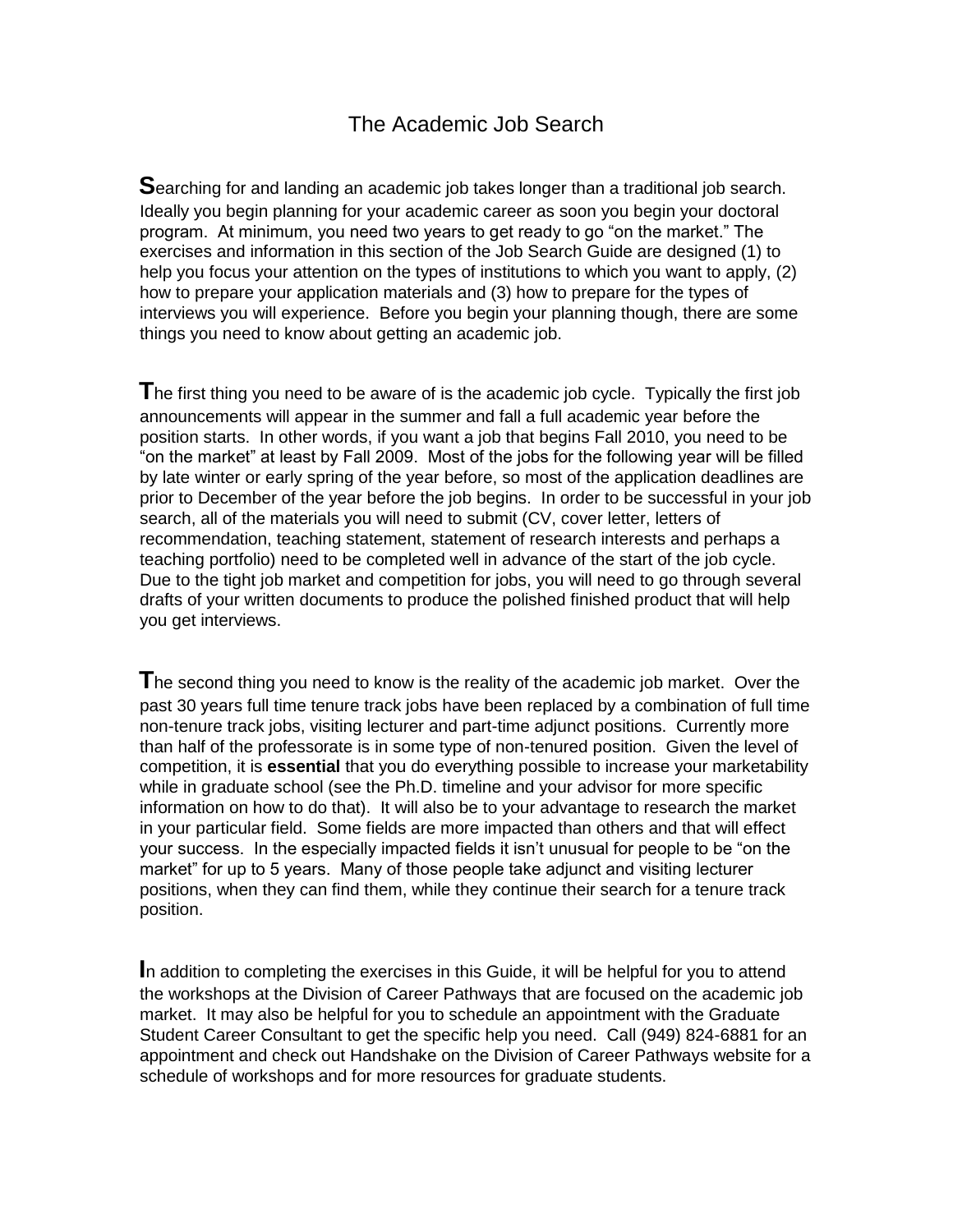### **Academic Job-Related Priorities**

Suggested Directions:

1) Review list and rank by importance: Essential, Important, Neutral.

2) Note which are positive influences or advantages and which are negative influences or deterrents.

*Hint:* Those with significant others may want to do this exercise independently, then compare notes and discuss.

### **A) Institutional Type**

Public \_\_\_\_

Private:

\_\_\_religious

\_\_\_secular

\_\_\_ not for profit

\_\_\_ for profit

lvy league

\_\_\_ Associates College (Community college)

\_\_\_ Doctoral Granting Universities

\_\_\_ Masters Colleges and Universities

\_\_\_ Baccalaureate Colleges

**\_\_\_ Special Focus Institutions** 

RESOURCE: http://www.carnegiefoundation.org/classifications/sub.asp?key=783, for descriptions and listings of institutions Size:

\_\_\_ Very large (30,000-55,000)

\_\_\_ Large (15,000-30,000)

\_\_\_ Medium (5,000-15,000)

- \_\_\_ Small (1,500-5,000)
- \_\_\_ Very small (500-1,500)

### **B) Position Type**

**Faculty** 

\_\_\_ Research priority

**\_\_\_** Teaching priority

\_\_\_ Administrator

\_\_\_ Full-time

\_\_\_ Part-time (is almost always non-tenure track)

**\_\_\_** Tenure track (usually Assistant Professor)

Non-tenure track (assistant professor, visiting professor, lecturer, adjunct faculty, sabbatical replacement, contract position, post doc etc.) \_\_ Interdisciplinary, jointappointment, etc.

### **C) Duties/Responsibilities**

- **\_\_\_** Research and publishing
- \_\_\_ Teaching load (undergraduate/graduate courses)
- \_\_\_ Service (department, university/college)
- Advising, graduate (masters and/or PhD) and/or undergraduate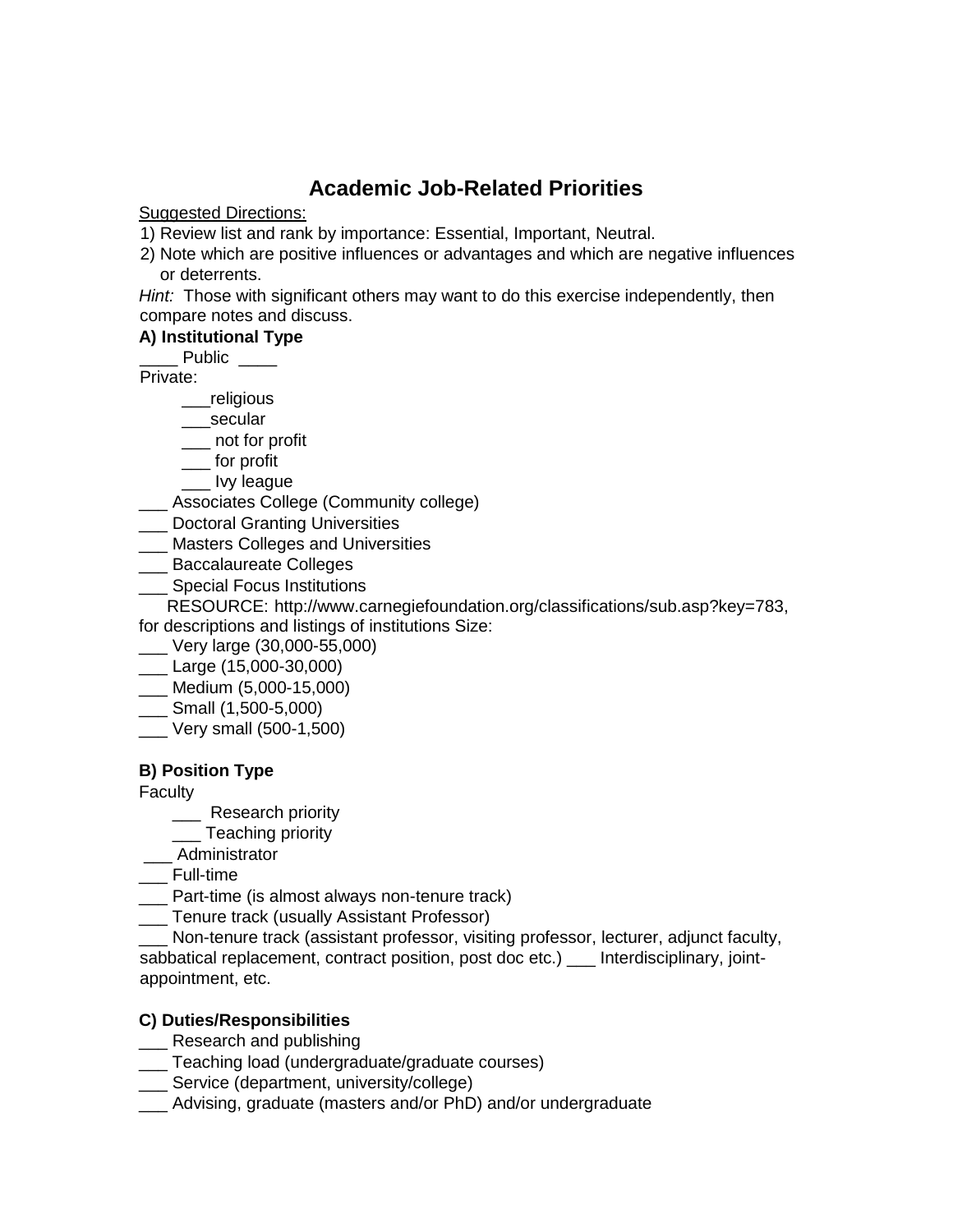\_\_\_ Grant writing

\_\_\_ Managing a lab

\_\_\_ Other

### **D) Student Body**

\_\_\_ Diversity: Geographical Origins, Socioeconomic (% receiving financial aid), Age, Ethnicity, Gender, Sexual Orientation, etc. \_\_\_ Caliber of students

-Undergraduate: high school class rank and/or GPA, SAT or ACT scores, percentage of applicants admitted, postgraduate career goals/outcomes, etc. - Graduate: undergraduate GPA, GRE scores, undergraduate institutions, percentage of

\_\_\_ Residential

\_\_\_ Commuting

### **E) Location**

- \_\_\_ Certain part of US
- \_\_\_ Other countries
- \_\_\_ Urban, suburban, rural
- \_\_\_ Job opportunities for partner and/or commuter relationship
- Quality of education for children (current or planned)

### **F) Special Characteristics of Institution or Department**

- \_\_\_ Women's college, historically black college, technical college, etc.
- **LETT** Specific religious affiliation
- \_\_\_ Specific disciplinary orientation (ex: communicative method for teaching foreign language)
- \_\_\_ Innovative/experimental curriculum

\_\_\_ Age of Institution (UC Merced – 1 year vs. UC Irvine - 40 years vs. Harvard - 350+ years)

- \_\_\_ Prestige, reputation, ranking of department and/or institution
- \_\_\_ Probability of tenure
- \_\_\_ Salary minimum (consider cost of living)
- \_\_\_ Family leave policy and impact of having children on tenure clock
- \_\_\_ Partner hire policy
- \_\_\_ Benefits
- \_\_\_ Sabbatical policy
- \_\_\_ Funding for lab, computer, travel, research, library, etc.
- \_\_\_ Availability of mentor
- \_\_\_ Availability of certain facilities, resources, etc.
- \_\_\_ Availability of local colleagues
- \_\_\_ Collegiality of department/Dept. culture
- \_\_\_ Types and variety of courses offered \_\_\_

Other?

### **G) Other considerations**

\_\_\_ Work-life balance

\_\_\_ Pressure from department to produce original research \_\_\_

Other?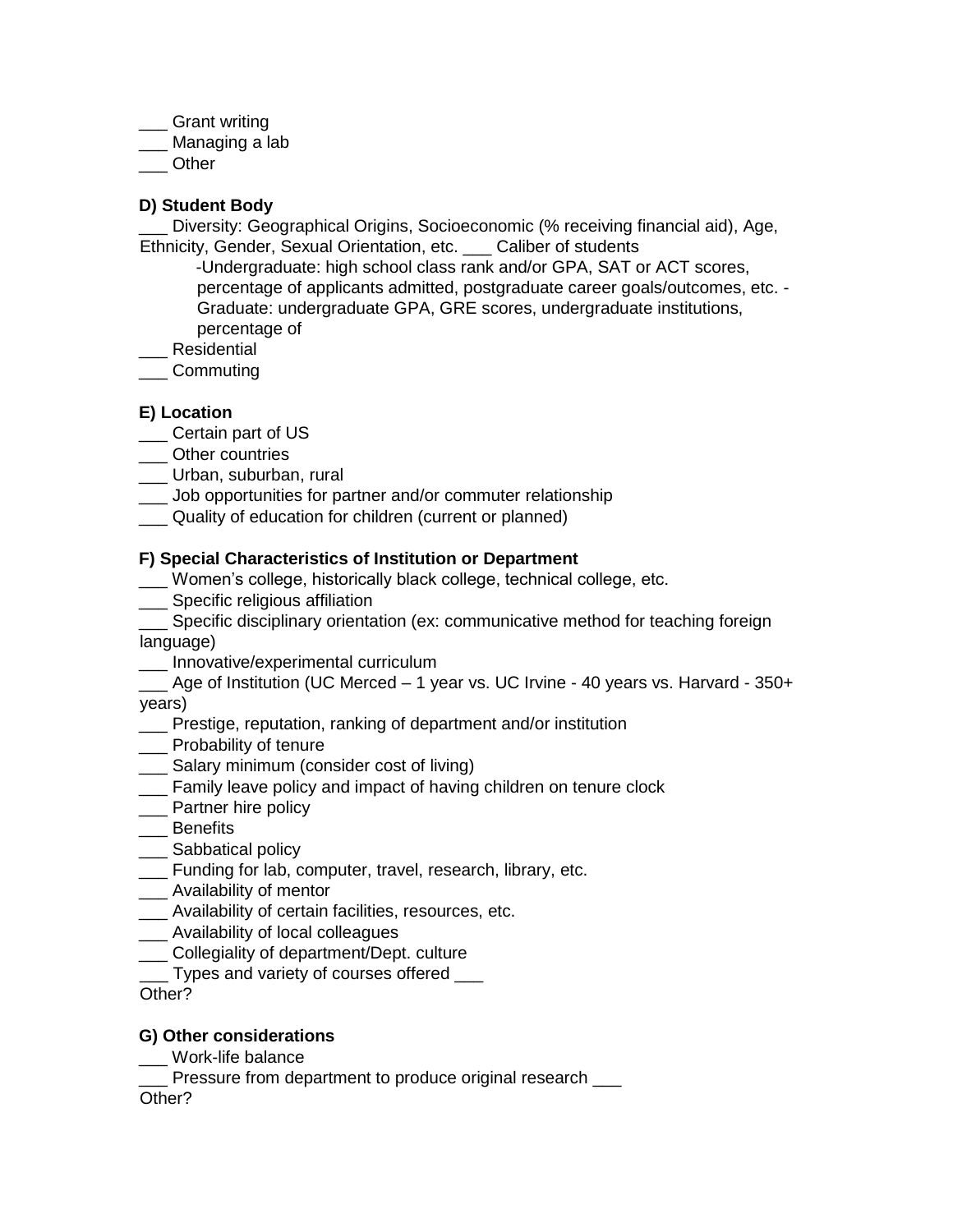# **Researching the Academic Job Market**

### **Questions to Research**

- 1. What is the hiring outlook? In general? In your discipline? In your field of research?
- 2. How broad is the market in your field?
- 3. How much competition is there?

### **Resources for evaluating the market** \* Best resources

\*Chronicle of Higher Education: [www.chronicle.com](http://www.chronicle.com/) \*Academic Professional Societies websites/reports Find societies for your discipline:<http://scholarly-societies.org/> \*Faculty (especially recent alumni from UCI or elsewhere and newly hired faculty) Science only: [www.sciencecareers.org](http://www.sciencecareers.org/) Disciplinary Journals and Disciplinary Teaching Journals

Misc: National media stories, government reports, reports by major funding agencies and/or academic bodies

### **Resources for locating jobs General**

**[www.academiccareers.com/](http://www.academiccareers.com/) www.phdjobs.com www.jobs.phds.org/jobs www.apnjobs.com** (includes post-doc positions) **[ujobbank.com](http://ujobbank.com/)** [\(](http://ujobbank.com/)includes postdoc positions) **[www.academploy.com](http://www.academploy.com/)**[/](http://www.academploy.com/) (charges job-seekers a fee) **[www.adjunctnation.com/jobs/search/](http://www.adjunctnation.com/jobs/search/)** (full and part-time temporary positions) **[www.nationjob.com/education/](http://www.nationjob.com/education/)** [\(](http://www.nationjob.com/education/)kindergarten through higher education positions) HERC (Higher Education Recruitment Consortium) Northern California: **<http://www.norcalherc.org/>** Southern California[:](http://www.socalherc.org/) **<http://www.socalherc.org/> U.K.<http://www.thesjobs.co.uk/>**

### **Canada**

**[http://www.universitycareers.ca](http://www.universitycareers.ca/)**

### **Council for Christian Colleges and Universities<http://www.cccu.org/>**

### **Post Docs Only [http://Post-docs.com](http://post-docs.com/)**

### **More-specific ideas**

- Check journals in your discipline that usually print job ads
- See if any your discipline's professional associations have a web site with a "jobs" section
- Look for an "employment" or "jobs" section on web sites of institutions in which you are interested

### **WHAT YOUR CURRICULUM VITAE SHOULD INCLUDE**

### I. **Name**

Address (street address and email address) Phone number with area code.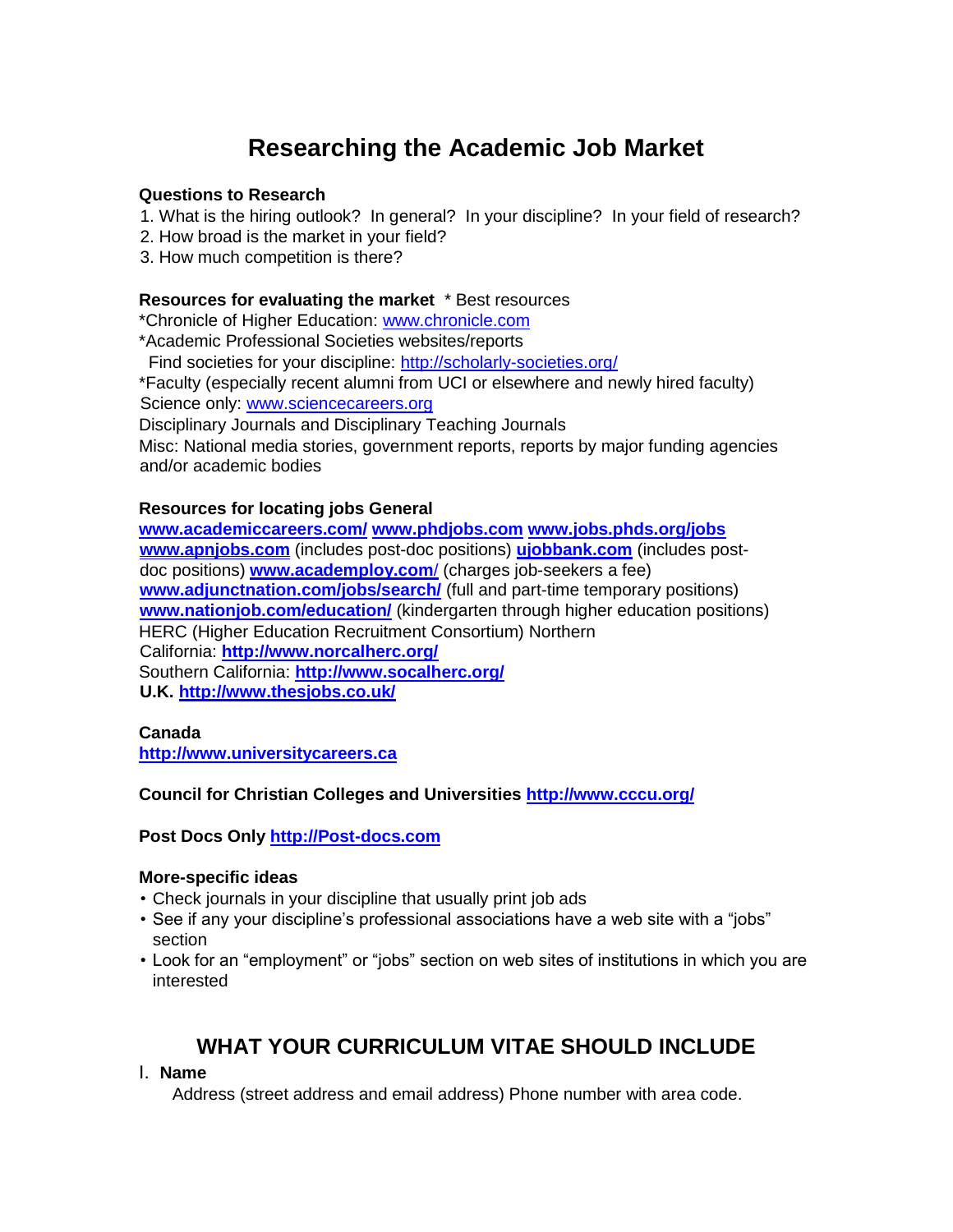### II. **Education**

A. Ph.D. school, location, date of degree or expected date of degree Majors

Minors

- Outside fields
- B. M.A. school, location date of degree

Maior Minor

- C. B.A. school, location date of graduation
- D. Specialized Training

### III. **Dissertation**

- A. Title and supervising professor
- B. Write a brief summary of the dissertation. Explain how your thesis makes a significant contribution to scholarship in the field. Write it for a nonspecialist audience. Describe your research; how long it took and where you carried out your work (countries, cities, major archives, dates, etc.). State the progress of the dissertation to the present, and offer to send a copy of the dissertation or available chapters on request.

### IV. **Fellowships, Honors**, **Grants**

- A. Competitive or Special distinctions associated with passing M.A./PhD exams
- B. All fellowships, scholarships, grants-in aid, etc.
- C. Research grants
- D. Honorary Awards

V. **Professional Experience** (including full-time teaching, editorial work,

library work, paid research experience, etc.) List separately each professional position you have held in reverse chronological order, your most recent work experience is most relevant to your present skills. Start each job description with a one line summary which includes job title, employing institution, location and inclusive dates of employment. Indent and write a short description of what you did in the job.

### A. *Teaching Experience*--categorize by level of responsibility

- 1. Instructor (responsible for the class) explain what you did i.e. wrote syllabus, exams, assignments etc.
- 2. Teaching Assistant—brief paragraph of duties performed, then list of classes you TA'd for and # of times
- 3. Teaching enrichment activities—workshops, classes etc. that focused on pedagogical development
- 4. Teaching interests—courses you can teach and would like to teach

### B. *Research Experience*

- 1. Research Assistant
- 2. Research Associate
- 3. Research Interests
- C. Other Related Work Experience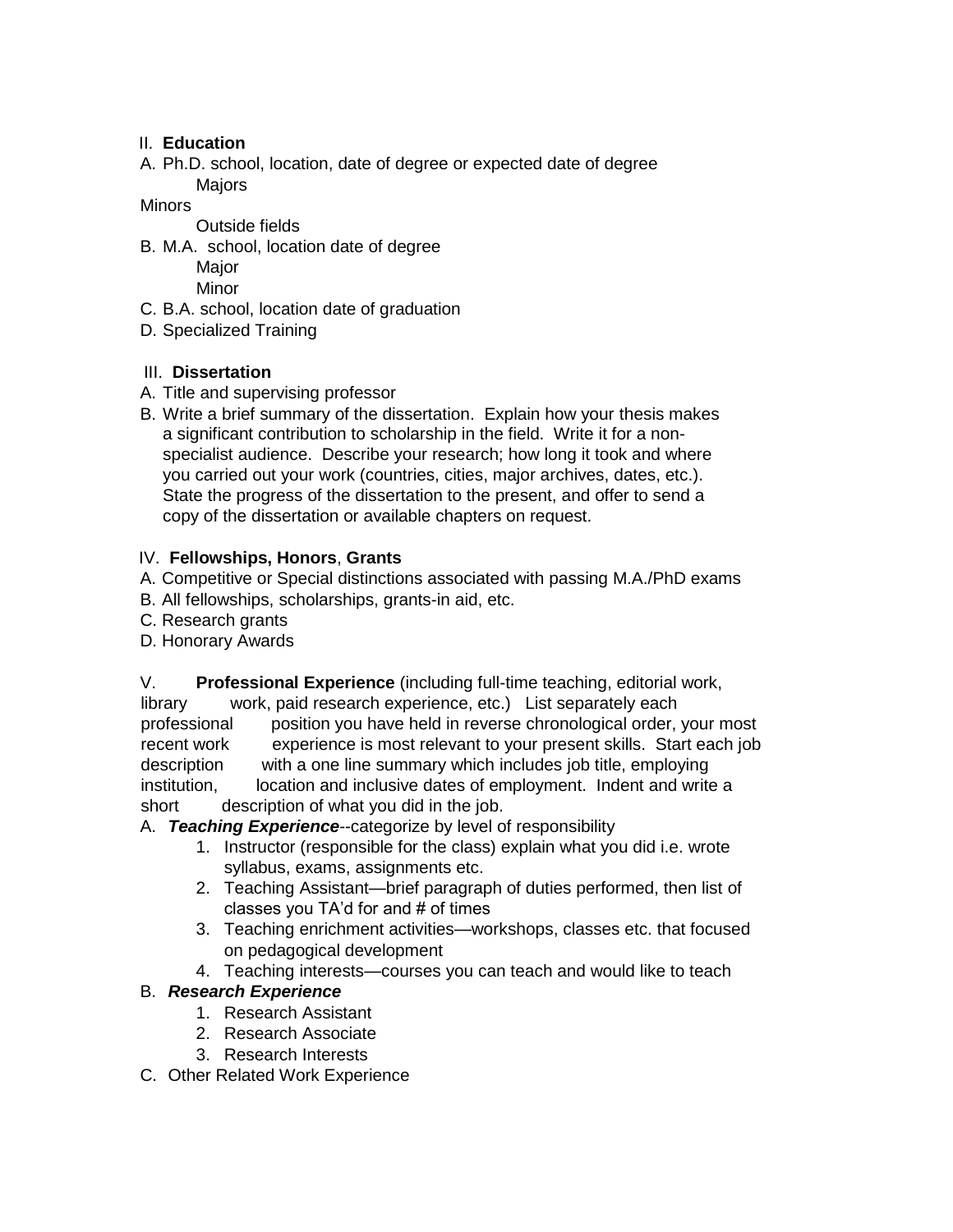VI. **Research Products**-- The fruit of your research labor should be categorized according to importance (this many vary by discipline) First, list all publications you would be willing to show a search committee. Conference proceedings should be next since they are often non-refereed, followed by a section for conference papers. If you have work out for review or that is close to completion that you will send out, you can have a section titled works in progress. At the bottom of this section state that copies are available upon request. Do not include something you would not wish to show a search committee.

- A. Publications
	- 1. Invited book chapter
	- 2. Published abstract

B. Works in Progress—only those that are out for review

### VII. **Presentations**

 A. Conference presentations-- Conference Proceedings, Conference Papers B. Invited lectures

### VIII. **Academic and Professional Service**

- A. Institutional service—search committee, senate committee, graduate student representative
- B. Professional Service--Any relevant on campus or professional organizations, especially leadership positions C. Public service—volunteer work etc.

### X. **Professional Affiliations**

### **Other Categories**

XI. **Technical skills**—computers: hardware/software, Lab techniques and equipment. Certifications if applicable (conflict mediation)

### XII. **Language competencies**

### XIII. **Experience abroad**

XIV. **References** --Name, Title, Address, Phone, Email. Check with your department for your discipline's preference.

\*\*\* Note: Curriculum Vitae's are typically more than one page \*\*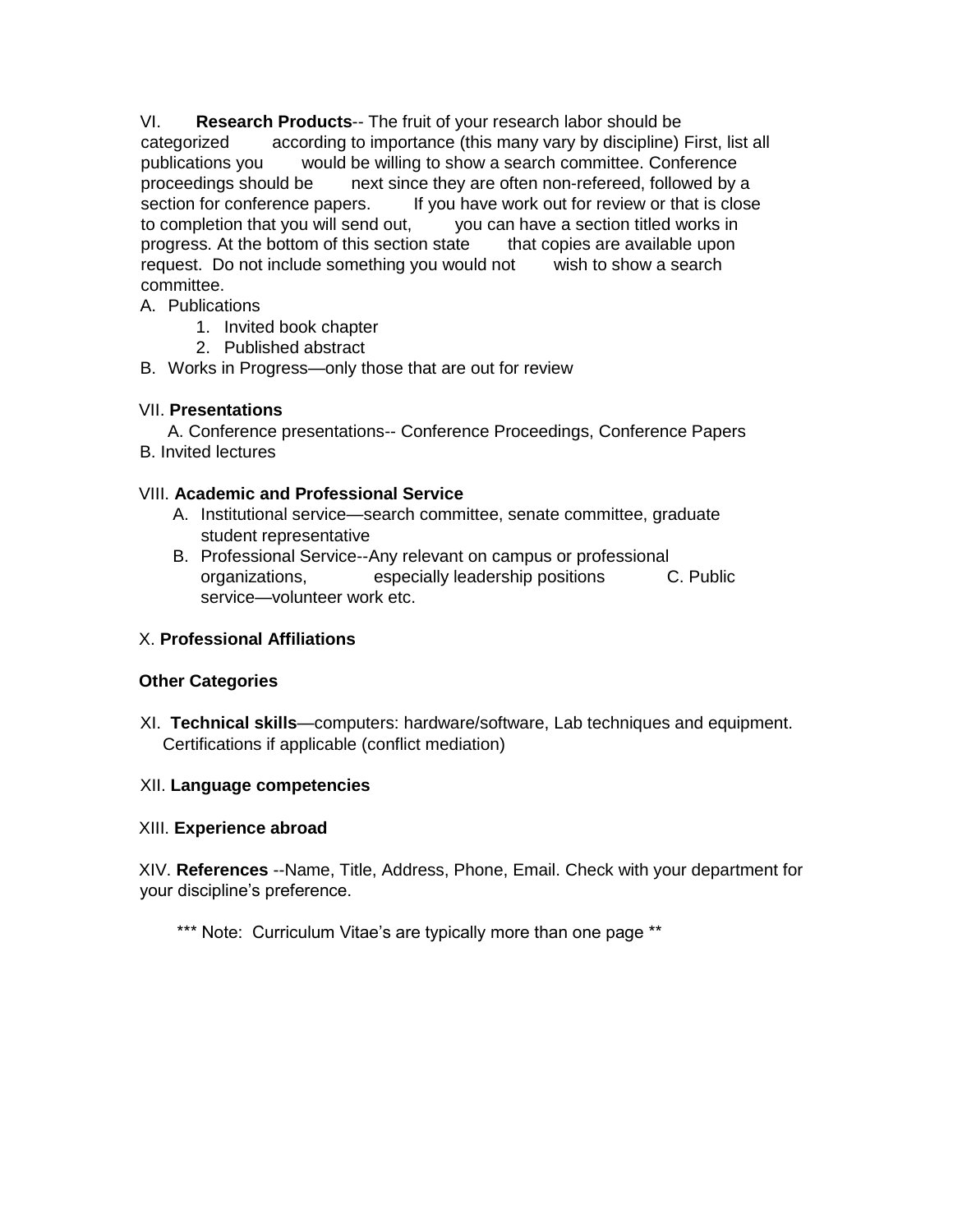### **Teaching Institution Andrea Anteater**

555 Palo Road (949) 555-5555 Irvine, CA 92617 **andreaanteater@uci.edu** 

### **Education**

**Ph.D., East Asian Languages and Literatures** *June 20XX* University of California, Irvine Dissertation: "The Japanese Nuclear Imaginary: Representations of Post nuclear Apocalypse in Postwar Japanese Literature and Cinema" Areas of Specialization: Postwar literature and cinema, atomic bomb Literature and cinema, WWII in history and memory, women writers

> **B.A., Creative Writing and East Asian Studies May 20XX** University of Arizona, Magna Cum Laude with honors

 Inter-University Center for Japanese Language Studies June 20XX-June 20XXYokohama, Japan

### **Teaching Teaching Assistant for Religious Studies** September 20XX-present **Experience** *University of California, Irvine*

Lead two discussion sections with 25 students in each section,

grade students' weekly writing, quizzes, and exams, create questions for midterm and final exams.

### **Instructor for Japanese Language** June 20XX-June 20XX

### *University of California, Irvine*

Sole instructor for summer session course with approximately 25 students. Created syllabus and curriculum, constructed quizzes and exams, assigned daily homework, graded homework, compositions and exams, led class and facilitated classroom activities.

**Teaching Assistant for First and September 20XX-June 20XX Second Year Japanese Language** 

### *University of California, Irvine*

Instructed two sections of Japanese language classes with 25 students in each class two to three times per week, graded weekly quizzes, homework, compositions, and the written part of the final exam.

### **Teaching Assistant for East Asian** September 20XX-June 20XX

U*niversity of California, Irvine* A lower division survey course on East Asian literature and culture. Evaluated students' written work, quizzes, and exams, maintained attendance records, led review sessions, helped students with their questions and their written work outside of class.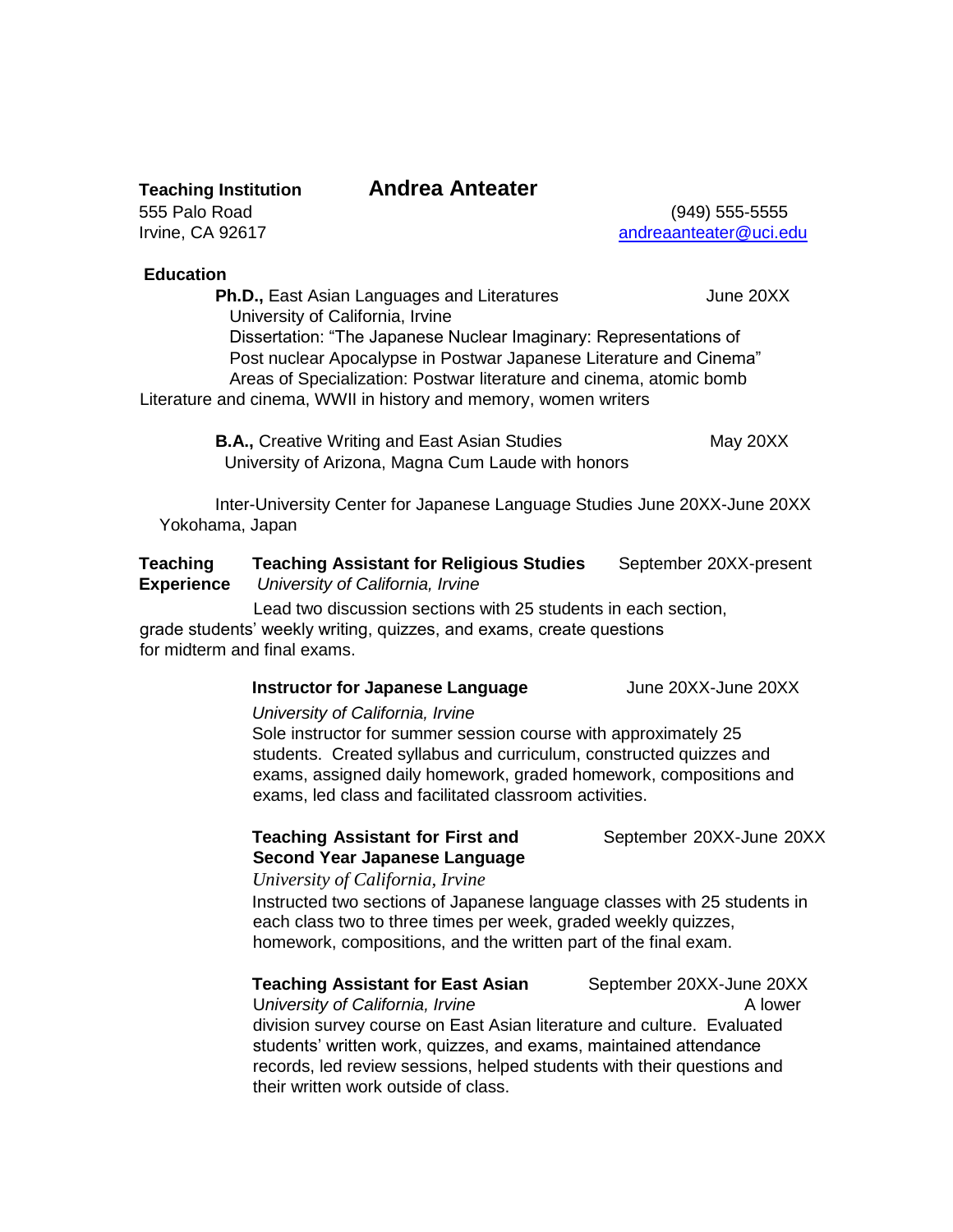### **English Conversation Teacher <b>Conversation Teacher October 20XX-June 20XX**

*Mitsubishi Pencil Factory, Yokohama, Japan*  Instructed an English conversation group two hours per week for approximately 5-6 students. Created a diverse array of activities aimed at improving students' English conversation skills and vocabulary.

### **Assistant English Teacher** July 20XX-July 20XX

Akita *City Board of Education, Akita, Japan*

Assisted Japanese teachers of English in four junior high schools with over 1800 students total. Created unique lesson plans on American culture that incorporated language goals. Responsibilities included assisting Japanese teachers with lesson plans and classroom activities, evaluating students' written work, teaching students about American culture, interacting with students on a one-on-one basis, generating students' interest in the English language, tutoring a student for an English speech contest, facilitating City Hall's English conversation group, participating in visits with other Assistant English Teachers to elementary schools' English club activities.

### **Future Classes to Be Taught**  Summer 20XX

East Asian Cultural Studies: The Atomic Age, Designed course, reading material, and syllabus.

**Professional ESL Tutor** *Yokohama, Japan October 20XX-June 20XX* **Experience** *Yokohama, Japan*  Taught English conversation to one student on a weekly basis.

**Japanese Language Tutor July 20XX-September 20XX** 

*Newport Beach, California* Taught Japanese conversation to an adult student on a weekly basis.

**ESL Tutor** January 20XX-September 20XX

*Tucson, Arizona* Taught English conversation to an adult student on a weekly basis.

**ESL Tutor Volunteer September20XX-December 20XX**  *Literary Volunteers of Tucson, Arizona* Taught English grammar and conversation to an adult student on a

weekly basis.

**ESL Tutor** October 20XX-July 20XX

*Akita, Japan*  Taught English conversation to three adult students on a weekly basis.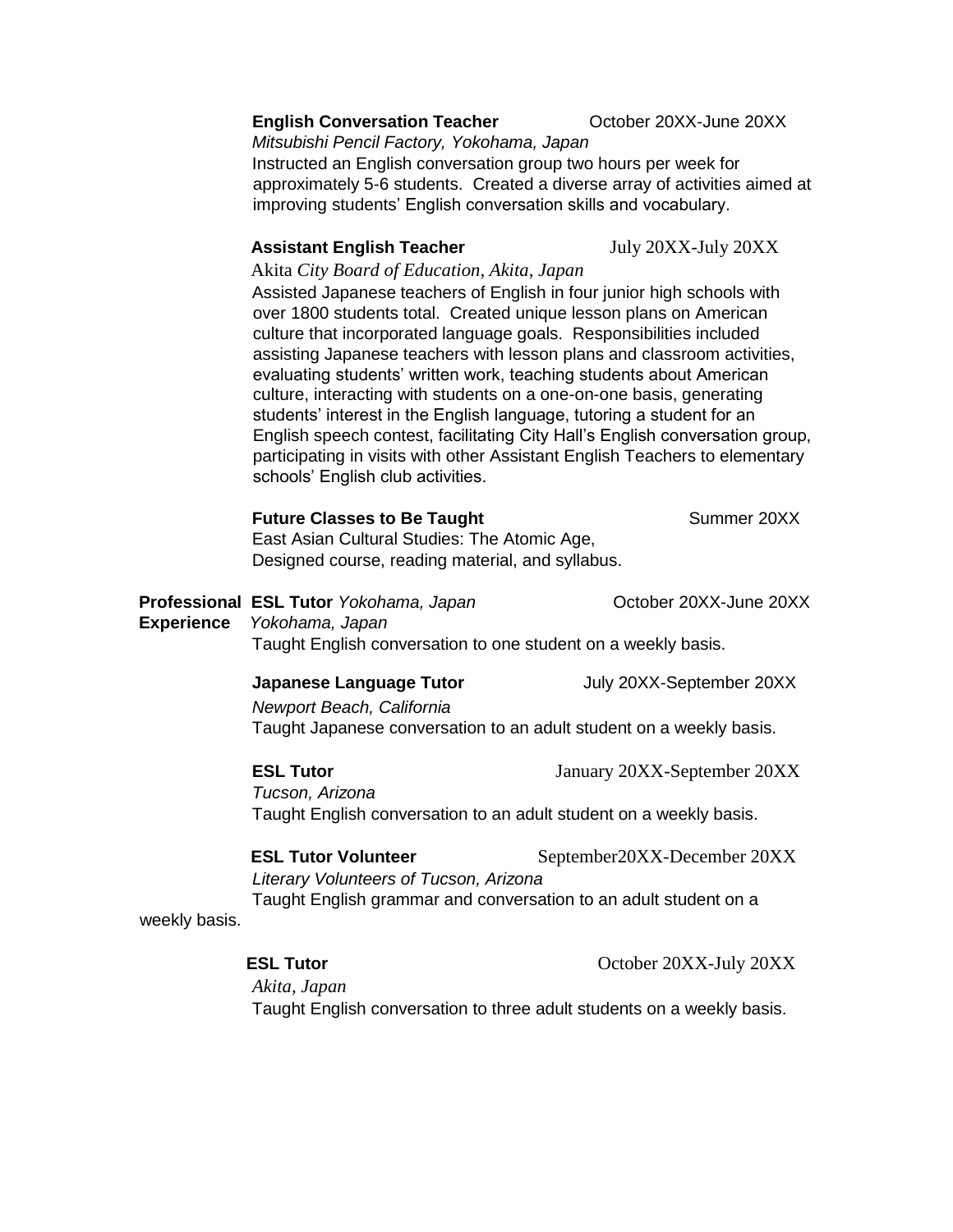### **Fellowships**

 **Toshiba Scholarship**, Department of East Asian Languages and Literatures, University of California, Irvine, 20XX. Merit based scholarship given at the discretion of the department.

**Humanities Graduate Essay Award**, University of California, Irvine, June 20XX. Given to one student per department per year.

**Regent's Fellowship**, University of California, Irvine, 20XX-20XX. Given to one incoming graduate student.

**Awards Teaching Assistant of the Year for Japanese Language**,

**and Honors** Department of East Asian Languages and Literatures, University of California, Irvine, 20XX

 **Nominee for Humanities Teaching Assistant of the Year**, University of California, Irvine, 20XX

### **Member of Phi Beta Kappa Honor Society** since 20XX**.**

**Conference** "Of Brutality and Betrayal: Youthful Fiction and the Legacy of World War II." **Presentation** Presented to the 2006 Rocky Mountain Modern Language Association Annual Conference. October 20XX.

- **Publication** "Of Brutality and Betrayal: Youthful Fiction and the Legacy of World War II." In *Imag[in]ing the War in Japan: Aesthetic Confrontations with the Past*. Forthcoming Spring 20XX.
- **Professional** Association of Asian Studies **Membership**
- **Service Residents Council, Secretary/Treasurer,** July 20XX-present University of California, Irvine, Graduate Housing

**Pedagogical Leading Effective Discussions** Winter 20XX **Courses/ Workshops Pedagogy for Teaching Japanese**  Spring 20XX

> Graduate course designed to instruct students in the effective teaching of Japanese language. Studied theoretical materials and trained in practical teaching applications.

- **Languages** Fluent in Japanese, Literate in Spanish
- **References James Osaka**, Japanese Language Program Coordinator Department of East Asian Languages and Literatures University of California, Irvine 443 Humanities Instructional Building Irvine, CA 92697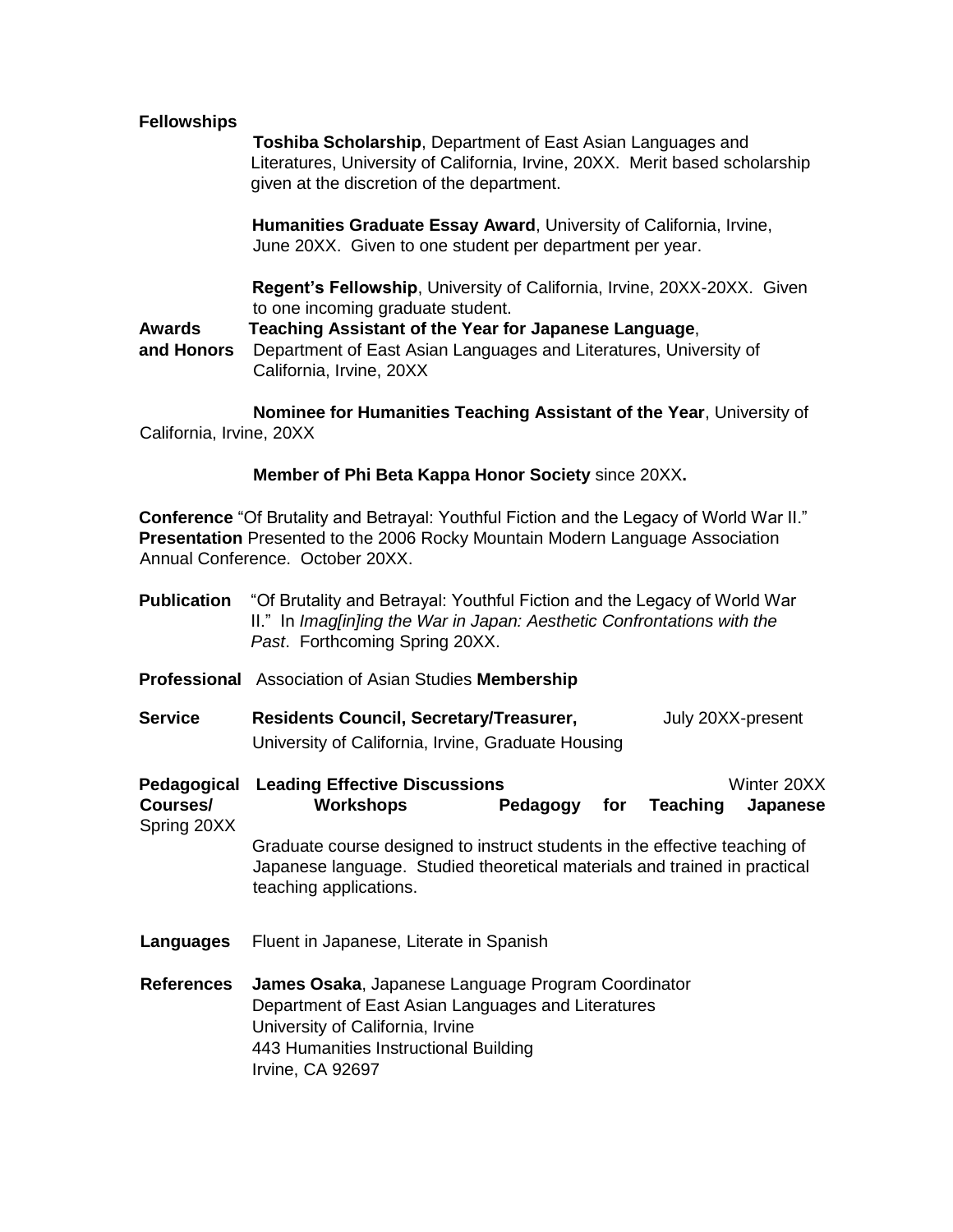**Suki Ohm**, Japanese Lecturer Department of East Asian Languages and Literatures University of California, Irvine 443 Humanities Instructional Building Irvine, CA 92697

**Susan Smith**, Chair Department of East Asian Languages and Literatures University of California, Irvine 443 Humanities Instructional Building Irvine, CA 92697

### **Teaching and Research Institution**

### **CHRISTINE GRANT**

cgrant@uci.edu

Department of Criminology, Law and Society 2345 Via Cabo School of Social Ecology **Xocial Ecology** Xorba Linda, CA 92432 University of California **Phone: (714) 555-5555** Irvine, CA 92697 **Fax: (949) 545-3555** 

### **Education**

 Ph.D., Criminology, Law and Society *University of California, Irvine,* June 20XX **Dissertation** 

 *Title:* From Inception to Implementation: How the Substance Abuse and Crime Prevention Act has affected the case processing and sentencing of drug Offenders in one California county.

 *Committee:* E. P. Jones (Chair), C. R. Smith, S. F. Turner, F. E. Block

Areas of Interest

 Sentencing and Corrections, Policy, Juvenile Delinquency, Risk/Protective Factors, Research Methods

 C.C.I.A. (Certified Crime & Intelligence Analyst) *May 20XX University of California, Riverside* 

M.Phil., Criminology; Fitzwilliam College May 20XX *Cambridge University*, *England*  Thesis*: "*Community Policing: Is Santa Ana's acclaimed COP program still a sucess?"

B.A., Social Ecology with Honors **Container 1988** Superson Mune 20XX B.A., Economics *University of California, Irvine* Honors Thesis: "The Role of Economics in the Evolution of Criminological Theories."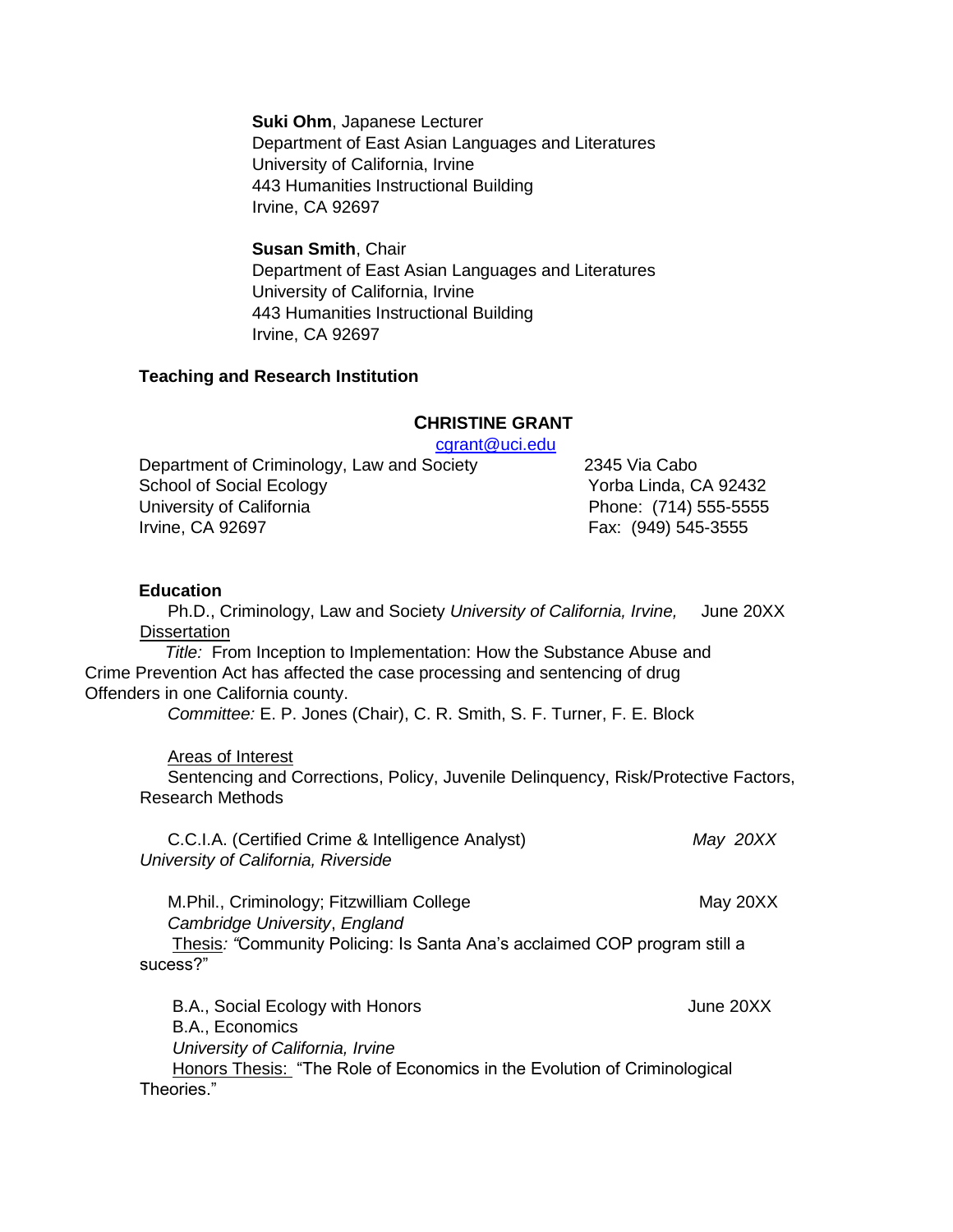Exchange Student at *Lancaster University, England*, August 20XX-May 20XX Independent Research: "What Influences Magistrates' decisions as to the sentences they invoke? A Comparison of 3 Magistrates' Courts in the Northwest of England."

### **Honors and Awards**

CLS Graduate Student Fellowship, Department of Criminology, Law and Society, University of California, Irvine, 20XX, \$8,159

- Outstanding Graduate Student Mentor Award, School of Social Ecology, University of California, Irvine, 20XX, 20XX, 20XX
- Awarded Sheriff's Star from Riverside County Sheriff's Dept. for Outstanding Service, 20XX

Member of the nation's first Crime Analysis Response Team, 20XX

### **Grants and Fellowships**

 Graduate Summer Research Fellowship, Department of Criminology, Law and Society, University of California, Irvine, 20XX (\$1,000), 20XX (\$2,200), 20XX (\$3,000), 20XX (\$2,000) Graduate Travel Fellowship, Department of Criminology, Law and Society, University of California, Irvine, 20XX (\$70), 20XX (\$300) Research Travel Fellowship, Fitzwilliam College, Cambridge University, 20XX (500£)

### **Teaching Experience**

University of California, Irvine, Summer 20XX **Instructor** Introduction to Criminology, Law and Society

Taught students class material during lectures; created course syllabus and selected course materials including text book, supplemental readings and videos; designed lectures, assignments, exams and website; maintained website and email distribution list; and held office hours.

Teaching Assistant Teaching Assistant September 20XX to present *Courses*: Graduate Research Methods Undergraduate Research Methods (3x) **Statistics** Juvenile Delinquency Criminal Justice System Capacity **Deviance** Criminal Law Law and Inequality Introduction to Criminology, Law & Society (3x)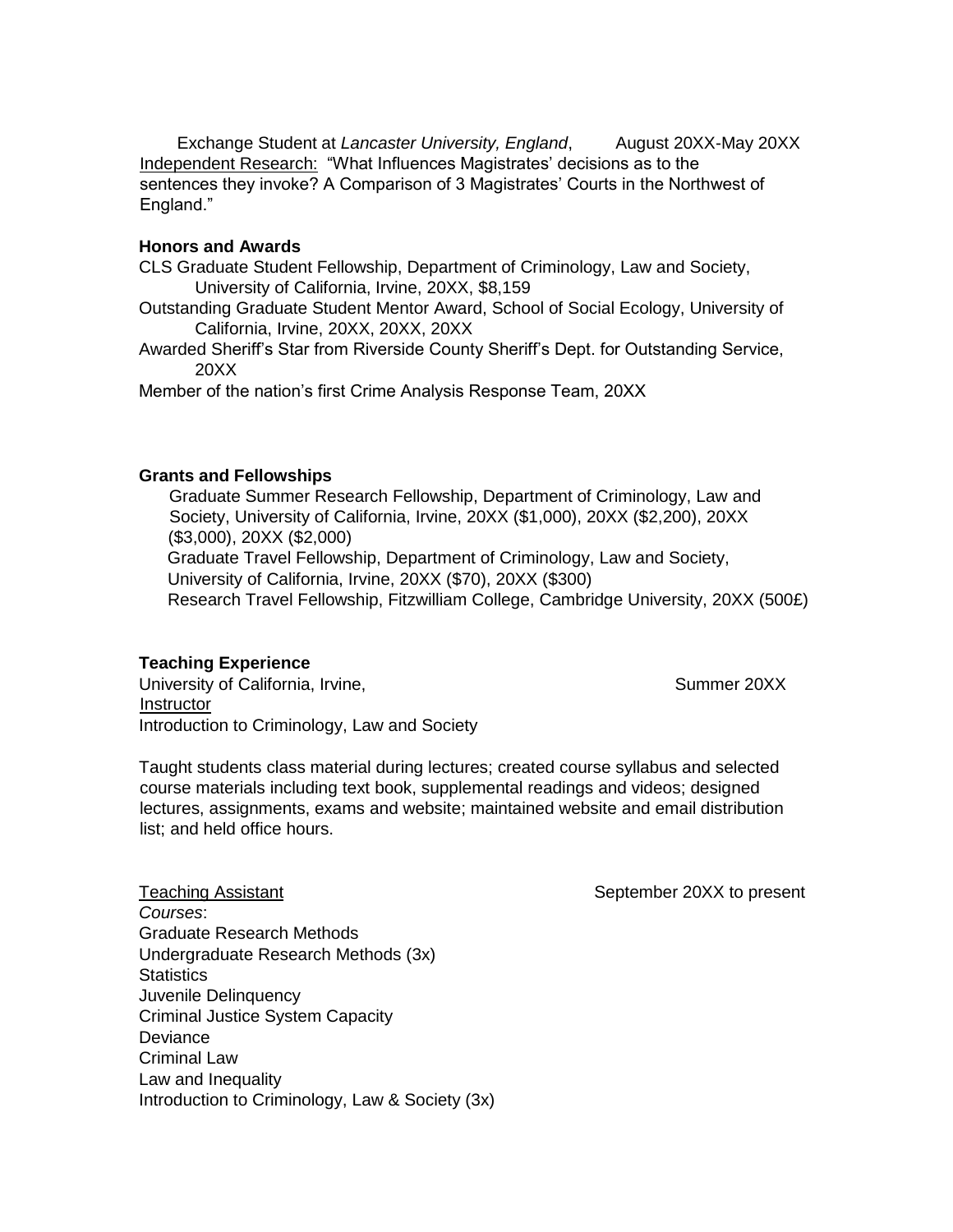Taught students class material in discussion sections and office hours; created course websites and maintained email distribution lists; created and graded exams and papers; gave students constructive feedback on papers and exams.

### **Other Experience**

### Riverside County Sheriff's Department, CA  $\qquad \qquad$  July 20XX to May 20XX Crime Analyst

Identified, monitored, analyzed patterns of criminal activity; created crime forecasts and profiles of suspects; assisted patrol and investigations in all analytic capacities, including: the identification of suspects, property; and processing and organizing of information in complex cases; identified, requested special prosecution of, and tracked Career Criminals; produced analytical statistical reports on a regular basis including annual reports; helped organize & provided analytical support for several multi-agency offender "sweeps."

### Irvine Police Department, CA June 20XX to October 20XX Public Safety Dispatcher

Answered, entered and dispatched emergency and non-emergency calls for service; monitored 9 radio channels simultaneously; organized responses with other public service agencies; retrieved and entered information into local, state and federal data

banks; responsible for officer and citizen safety.

Los Angeles County Probation Department, Long Beach, CA June 20XX- May 20XX Intern Probation Officer

Supervised caseload of 25 juvenile offenders; verified school and work attendance and conditions of probation; wrote court reports and solved disputes

### **Presentations and Invited Lectures**

"From Inception to Implementation: How the Substance Abuse and Crime Prevention Act has affected the case processing and sentencing of drug offenders in one California county." Invited presentation at Department of Criminology, Law and Society Research Colloquium, University of California, Irvine, November 28, 20XX.

"Feminist Jurisprudence" Invited guest lecture: Law and Inequality class (100 students), School of Social Ecology, University of California, Irvine November 15, 20XX

"Parenting to Prevent Delinquency." Presented by invitation to Faith Community Church Mothers of Pre Schoolers Group, Yorba Linda, CA, October 11, 20XX.

- "Parenting to Prevent Delinquency." Presented by invitation to Cornerstone Church Mothers of Pre Schoolers Group 1, Corona, CA, September 12, 20XX.
- "Parenting to Prevent Delinquency." Presented by invitation to Cornerstone Church Mothers of Pre Schoolers Group 2, Corona, CA, September 12, 20XX.
- "How has SACPA affected the sentencing of drug offenders in California?" Invited presentation at Department of Criminology, Law and Society Research Colloquium, University of California, Irvine, April 25, 20XX.
- "The Existence of Evidence-based Parent Training Programs in Orange County, CA." Invited guest lecture: Introduction to Research Methods Class (225 students), School of Social Ecology, University of California, Irvine. December, 20XX.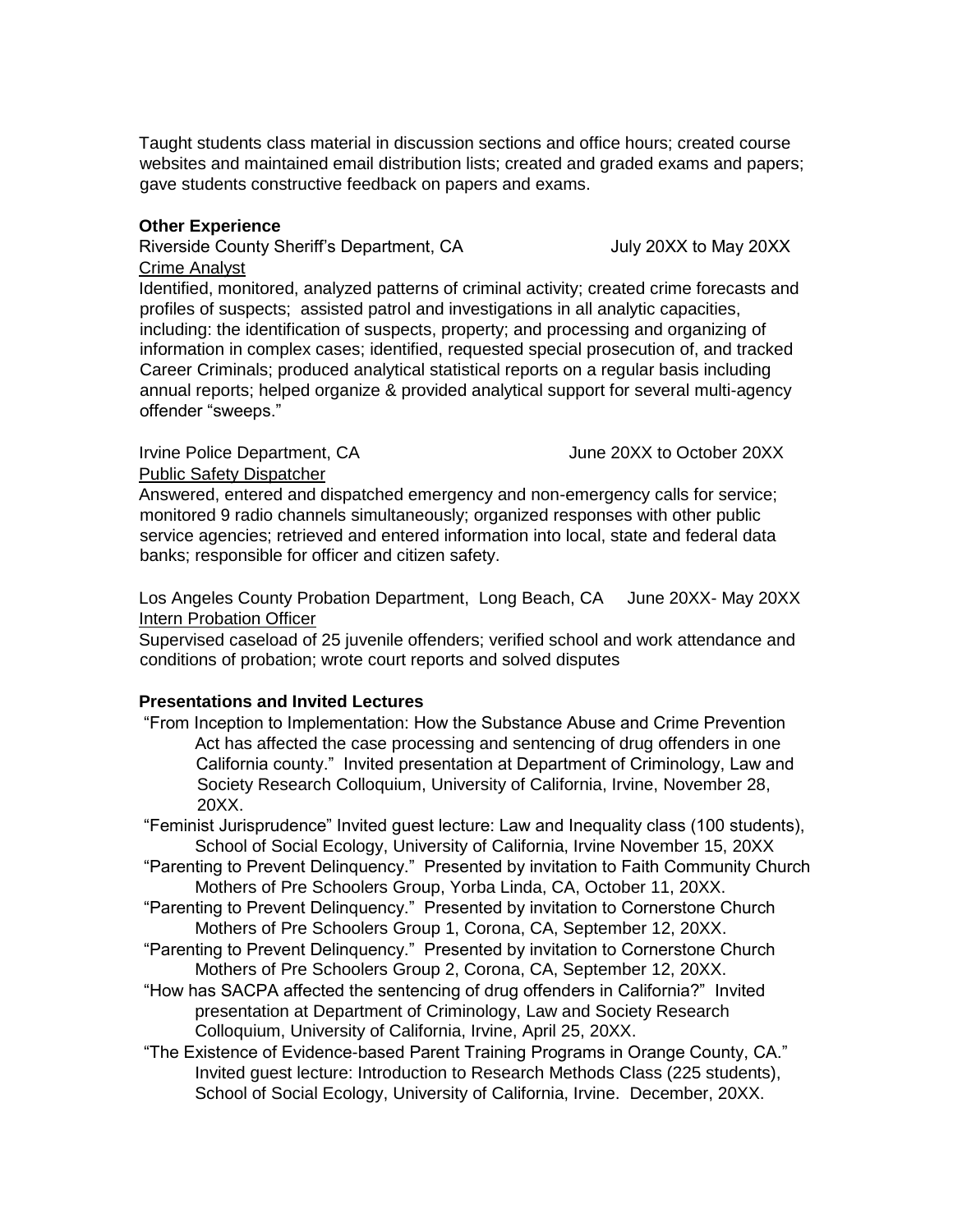- "The Existence of Evidence-based Parent Training Programs in Orange County, CA." Presented at the 20XX Western Society of Criminology Annual Conference, Long Beach, CA, February, 20XX.
- "Parenting to Prevent Delinquency." Presented by invitation to Canyon Hills Friends Church Mothers of Pre Schoolers Group, Yorba Linda, CA, April 4, 20XX.

### **University Service**

Member of Faculty Recruitment Search Committee, Department of Criminology, Law and Society, University of California, Irvine, 20XX-20XX

Processed all Faculty and Teaching Assistant Evaluations and New Student Surveys for the School of Social Ecology, University of California, Irvine, 20XX-20XX, Spring Quarter 20XX, 20XX-20XX

### **Professional Activities and Memberships**

American Society of Criminologists (ASC), 20XX-Present Association for Criminal Justice Research (ACJR), 20XX – Present Western Society of Criminologists (WSC), 20XX- Present Inland Empire Crime and Intelligence Analysts Association, 20XX – 20XX Treasurer, 20XX – 20XX Conference Co-Organizer, 20XX – 20XX California Crime and Intelligence Analysts Association, 20XX – 20XX

### **Significant Volunteer Positions**

Canyon Hills Friends Church ~ Mothers of Pre Schoolers (MOPS)\* Group, 20XX-20XX Curriculum Coordinator, 20XX – 20XX MOPPETS Worker Coordinator, 20XX – 20XX Co- Coordinator, 20XX – 20XX Publicity Coordinator, 20XX – 20XX Canyon Hills Friends Church ~ Youth Ministry Jr. High School Counselor, 20XX – 20XX Winners On Wheels\*\* Irvine Chapter Founder & Leader, 20XX to 20XX

\* MOPS is an international, non-profit organization dedicated to mothers of preschoolers, I serve 75 women in my group.

\*\* Winners on Wheels is a national, non-profit organization dedicated to children who use wheelchairs. It is similar to boy scouts and girl scouts, but specifically designed for the needs of wheelchair-using children.

### **References**

James Kirk, P.D. **Roman American** Ron Jenks, Ph.D. Professor **Dean, School of Social Ecology** Department of Criminology, Law and Department of Criminology, Law and Society **Society** Society University of California, Irvine University of California, Irvine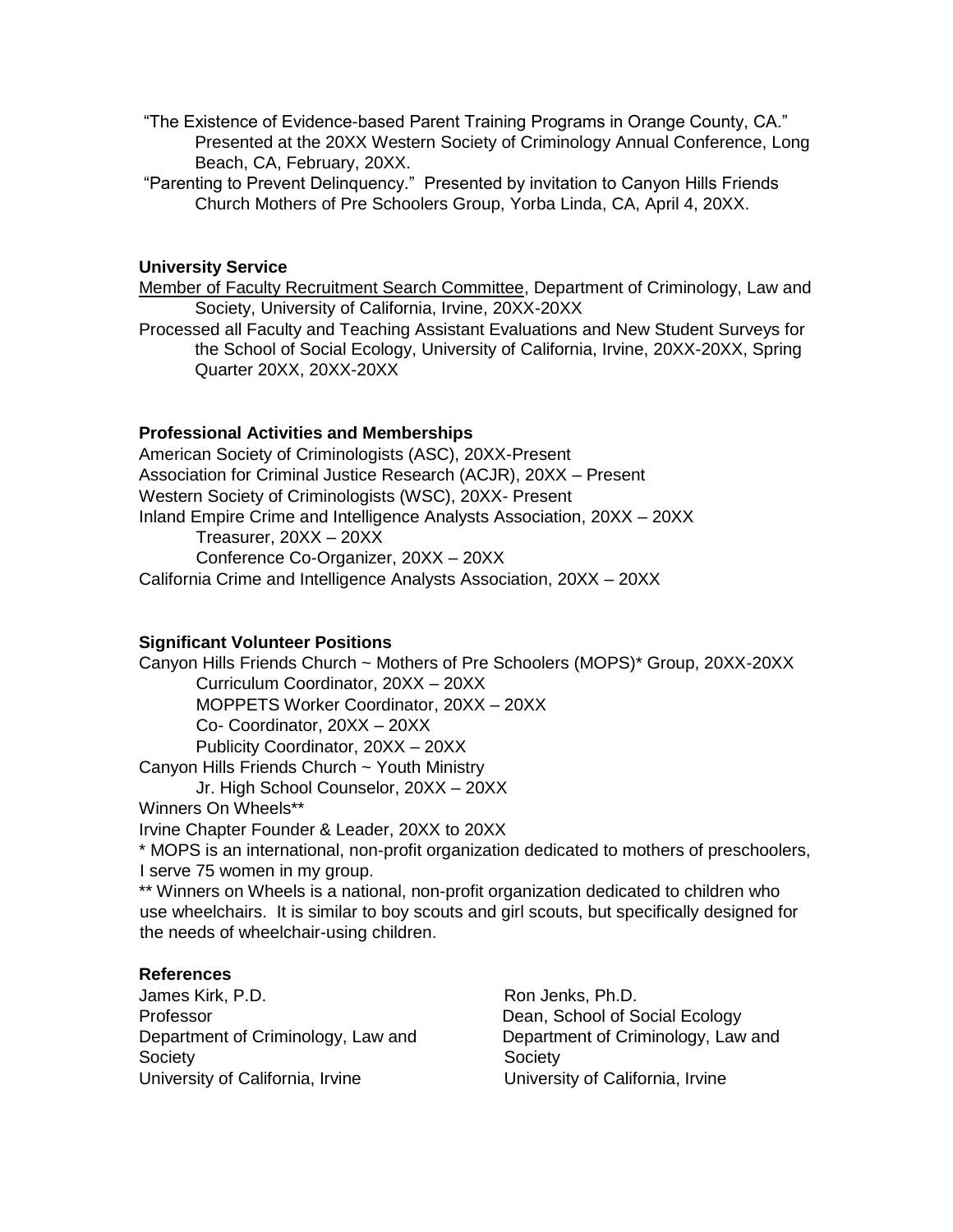- Irvine, CA 92697 Irvine, CA 92697 (949) 444-5555 (949) 123-4567 jkirk@uci.edu rjenks@uci.edu Susan Marks, Ph.D. Max Stetson Professor **Associate Professor** Department of Criminology, Law and Department of Criminology, Law and Society **Society** Society University of California, Irvine University of California, Irvine Irvine, CA 92697 Irvine, CA 92697 (949) 555-7777 (949) 999-7788 smarks@uci.edu mstets@uci.edu
- 

### **Research Institution Arnika Said**

amotaval@uci.edu

605 Verano Place Cell phone: (949)555-1234 Irvine, CA 92617 http://gram.eng.uci.edu/~amotaval

### **Education**

**Ph.D., Mechanical and Aerospace Engineering, May 20XX** May 20XX

**University of California Irvine**, CA

Dissertation title: "Particles interaction and deformation in viscous and viscoelastic fluids" Advisor: Professor R Smith

Committee members: Professor D. D. Jones, Professor W Sano, Professor Said Bashi, Abstract:

"The motion of solid particles in fluids plays an important role in sedimentation, crystal growth, filtration, suspension rheology, microfluidic devices and several other natural and industrial applications. To accurately predict the behavior of particle-laden flows, fundamental knowledge of the mechanisms of single-particle collision is required. In order to elucidate the basic physics of the particles' interaction and collision processes, a Distributed-Lagrange-Multiplier-Based computational method for colliding particles in a solid-fluid system is developed. The Navier-Stokes equations are solved directly and no model is used for solid phase. The collision between particles is simulated by taking into account the effect of particles roughness and the Stokes number. This collision strategy is extended for systems of multi-particle and general shape objects in a viscous fluid. In addition the effect of particles interaction and collision on the droplet breakup in a particulate shear flow is studied. Moreover, particle-wall collision in viscoelastic fluids is experimentally and theoretically investigated. The effect of Stokes and Weissenberg numbers on the rebound velocity when a spherical particle collides onto a wall is considered. I have also studied properties of aggregation, self-assembly and chaining of small particles in flows of polymer solutions. I have done theoretical analyses of particles interaction in a second-order fluid which suggest that the chaining of the particles in viscoelastic liquids is local and based on three pillars; the first is a viscoelastic "pressure" generated by normal stresses due to shear. Secondly, the total time derivative of the pressure is an important factor in the forces applied to moving particles. The third is due to the change in the sign of the normal stress which we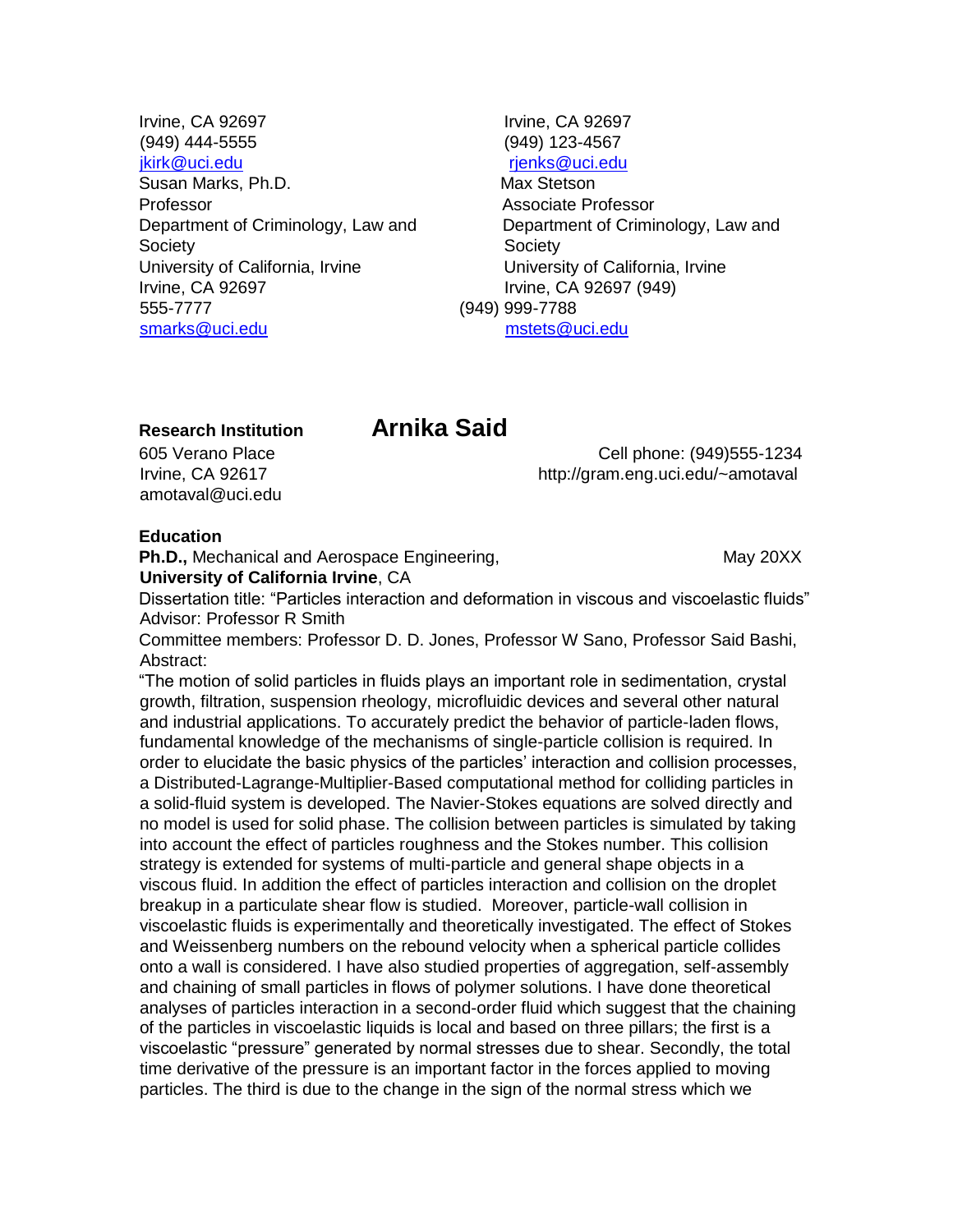compute in the second-order order fluid and it is a purely extensional effect unrelated to shearing."

**M.S.,** Mechanical and Aerospace Engineering, June 20XX **University of California Irvine**, CA

**B.S.,** Mechanical Engineering, June 20XX **Sharif University of Technology**, Iran

Thesis title: "Dynamic Simulation and Fuzzy Control of a One-Legged Jumping Robot" Advisor: Professor Aria Alasti

### **Research Experience** • **Research Assistant**  September20XX-present

*University of California, Irvine, Professor Smith* 

In addition to what explained in the dissertation abstract, I have investigated the limits of particle properties, liquid rheological parameters, and flow field for which particles aggregate in viscoelastic fluids. The basic assumption of particle image velocimetry (PIV) is that small particles seeded in fluid will not interact in flow. My research determines the conditions under which small particles track the flow and can be used for PIV. As a part of my research, I have studied applications of the properties of migration, aggregation and chaining of small particles in flows of polymer solutions in oil industry such as underbalanced drilling. Moreover, I have carried out the theoretical analysis of dilute particulate flow. Using the method of reflections in Laplace space, the equation of motion for two particles moving in a Stokes flow is explicitly derived.

*University of California, Irvine* 

Design of a CubeSat as part of inter-disciplinary team, Member of thermal control subsystem to maintain the spacecraft's temperature within the requirements of all operating subsystems, Team awarded a certificate in recognition of **excellence in design**.

*Sharif University of Technology, Iran, Professor Alasti* 

Dynamic modeling of a one-legged jumping robot with SIMULINK and control of stability and position and also design of an anti-slip controller

### • Design Engineer (Intern) **by Engineer (Intern)** November 20XX-June 20XX

*Young Scholars Club, Tehran, Iran* 

Design and implementation of a 6-wheel rescue robot as part of an inter-disciplinary team. Design and optimization of a four bar mechanism for stair climbing robot. Leader of a group of 13 students for two months.

• **Research Assistant September 20XX-June 20XX** 

• **Design Project Contract in the Second 20XX-March 20XX**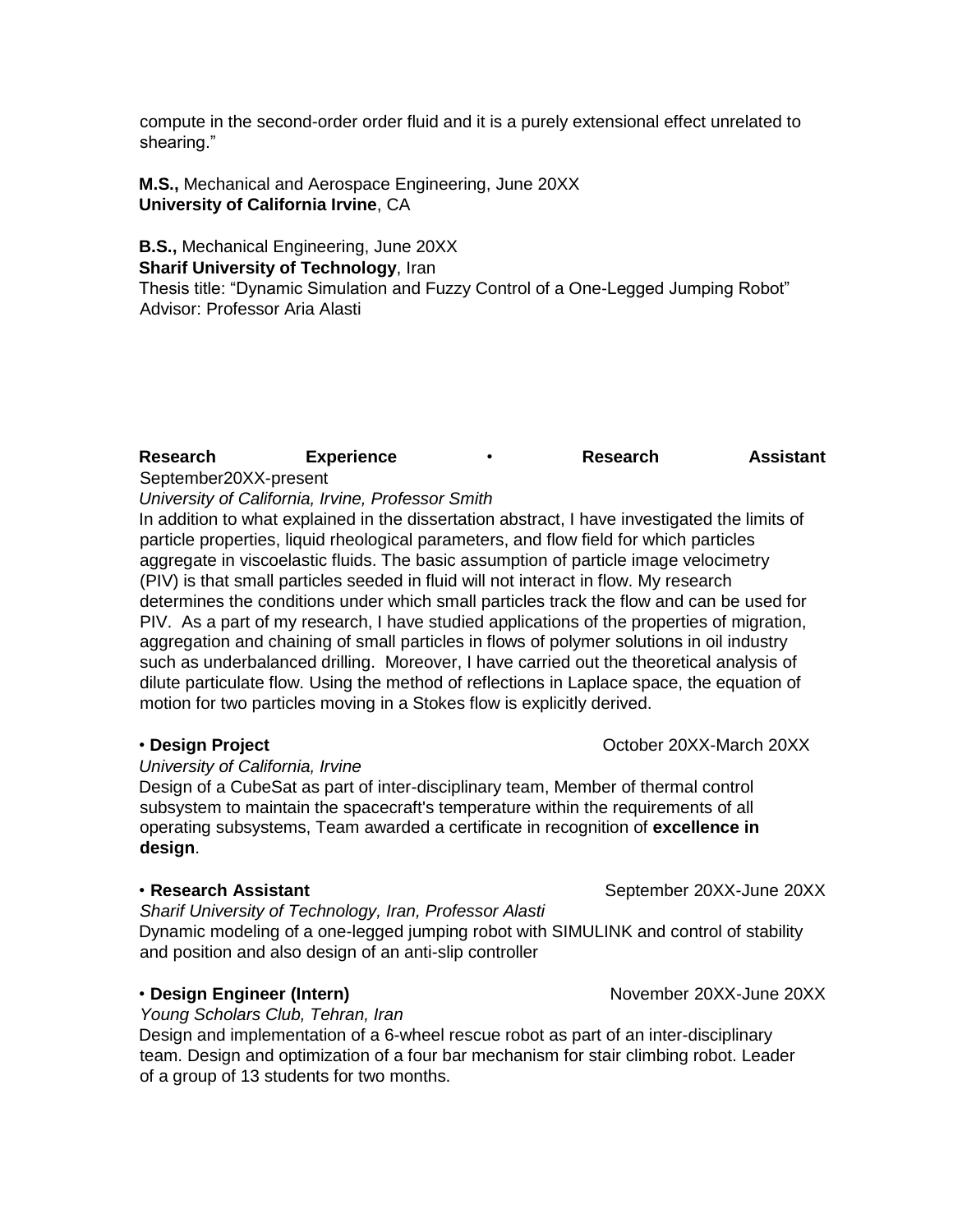*Iran Khodro Co., Tehran, Iran*  Design and Manufacturing of an Industrial Auto Dynamic Simulator

### **Research Interests**

The main objective of my research is to understand some of the fundamental properties of multiphase flows of Newtonian and non-Newtonian fluids to be used in biomedical devices, biomimetic applications, alternative energy, and environmental remediation. My current research includes particle-droplet interactions, screening effects in viscoelastic liquids, particle-wall collision, and fluid-fluid interfaces (instability of thin liquid sheets).

### **Publications**

### • **Book chapters**

Motion of a sphere normal to a wall in second-order fluid (**A. Said** R. Smith, D.D. Jones) *Potential Flows of Viscous and Viscoelastic Fluids*. D.D. Jones, T. Funada, J. Wang, Cambridge University Press, Chapter 20.15, 20XX

### • **Refereed Journal Publications**

**A.Said**, D.D. Jones, "*Instability of stationary liquid sheets,*" under review, 20XX. S. Dabi, **A.Said**, W.A. Sano, D.D. Jones, "*Temporal instability of liquid sheets moving through quiescent gas,*" under review, 20XX.

**A.Said**, D.D. Joseph, D. Dunn-Rankin, R.H. Rangel, "*Particle-wall interaction in aviscoelastic fluid,*" under review, 20XX.

**A.Said**, S. Dabi, R.Smith, "*Collision of multi-particle and general shape objects in a viscous fluid,*" Journal of Computational Physics., under second revision, 20XX. **A.Said**, R.Smith, D.D. Jones, "*Two spheres in a free stream of a second-order fluid,*" Physics of Fluids, In press, 20XX.

**A.Said**, R.Smith, "*Numerical investigation of particle-particle and particle-wall collisions in a viscous fluid,*" Journal of Fluid Mechanics, Volume 596, 437-466, 200XX. **A.M. Ardekani**, R.Smith, D.D. Jones, "*Motion of a sphere normal to a wall in* 

*secondorderfluid*" Journal of Fluid Mechanics, Volume 587, 163-172, 20XX. **A.Said**, R.Smith, "*Unsteady motion of two solid spheres in Stokes flow,*" Physics of Fluids, Volume 18, Issue 10, 20XX.

### • **Archival Conference Papers**

**A.Said**, R.Smith, J. Gaman, D. Dunn-Ranks, D.D. Jones "*Particle-wall interaction in a viscoelastic fluid,*" XVth International Congress on Rheology, August 3-8, 20XX, Monterey, CA.

**A.Said**, S. Dabi, R.Smith, "*A distributed Lagrange multiplier method for the simulation of particulate flow using Finite Volume approach,*" 45th AIAA Aerospace Sciences Meeting, January 8-11, 20XX, Reno, NV.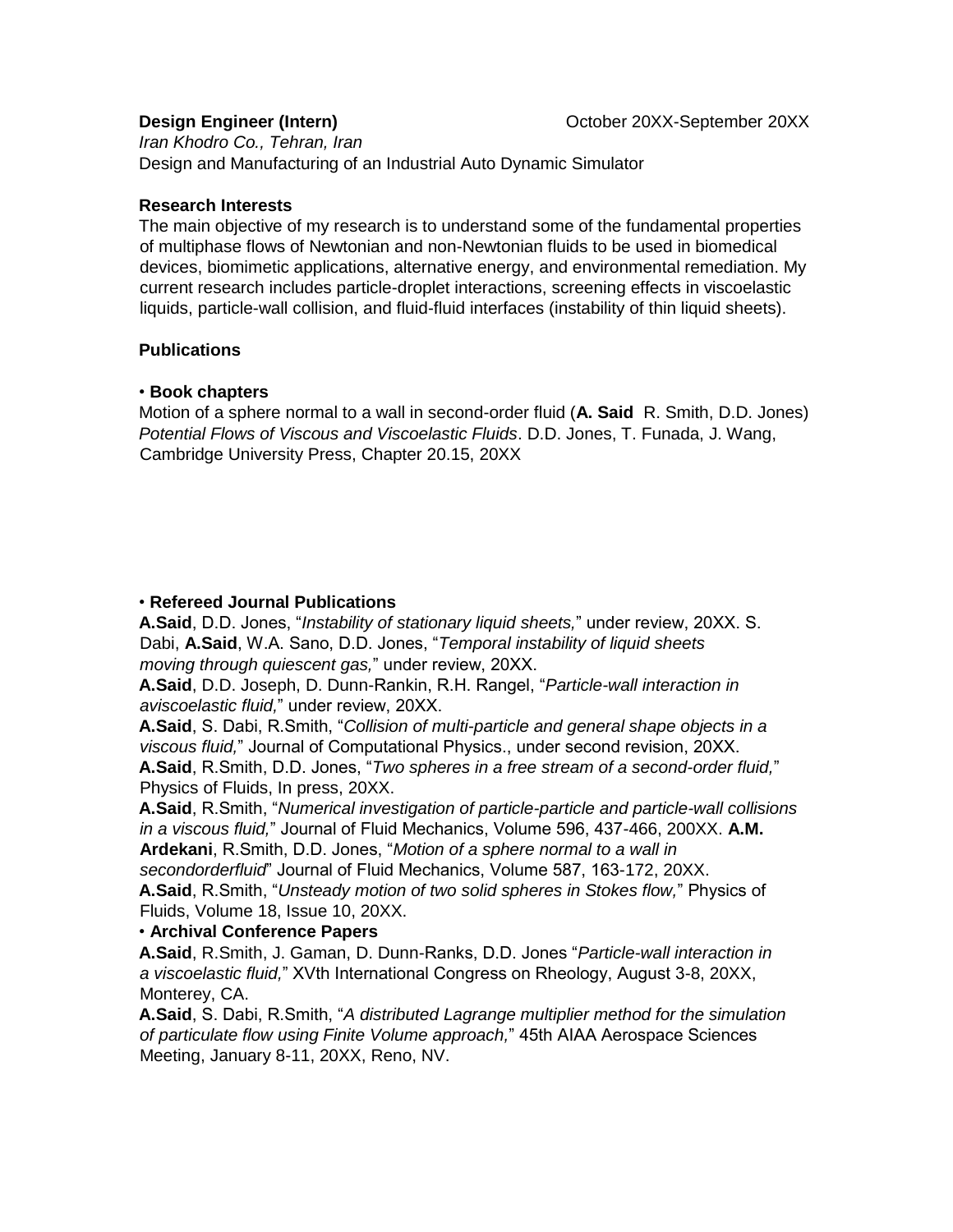### • **Conference Presentations**

**A.Said**, D.D. Jones, D. Dunn-Ranks, R. Smith , "*Particle-wall interaction in a viscoelastic fluid*," Southern California Symposium on Flow Physics, April 12, 20XX.

**A.Said**, R.Smith, D.D. Jones, "*Particle-particle and particle-wall interactions in a secondorder fluid,*" 60th Annual Meeting of the Division of Fluid Dynamics, November 18-20, 20XX, Salt Lake City, Utah.

**A.Said**, R.Smith, D.D. Jones "*Particle-particle and particle-wall interaction in Newtonian and Viscoelastic fluids,*" Pan-American Advanced Studies Institute on Interfacial Fluid Dynamics: From Theory to Applications, Mar del Plata, August 6-17, 20XX.

**A.Said**, R.Smith, "*A computational method for particulate flow with collisions,*" Southern California Symposium on Flow Physics, April 7, 20XX.

**A.Said**, R. Smith, "*Distributed-Lagrange-multiplier-based method for particulate flow with collisions,*" 59th Annual Meeting of the Division of Fluid Dynamics, November 19-21, 20XX, Tampa Bay, FL.

**A.Said**, R.Smith, "*Unsteady motion of two solid spheres in Stokes flow,*" APS California Section Meeting, October 27-28, 20XX, Long Beach, CA.

**A.M. Ardekani**, H. Mirzaalian, K.Jabbari, "*Luminous rings,*" National Student Physics Conference of IRAN, 20XX.

### • **Other Publications**

Solved problems and examples, S.N. Atluri, "*Method of Computer Modeling in Engineering & the science,*" ISBN: 0-9657001-9-4, 560 pages, Tech Science Press, 20XX.

Technical editor, M.R. Alam, "*Dynamical Systems Simulation with ADAMS,"* ISBN: 96493340-2-5, 210 Pages, YSC Publisher, Tehran, 20XX.

### • **Invited Lectures**

Zonta Club of Long Beach, Particle interaction and collision in viscous fluids, January 26, 2008.

UCI, Computational method for particulate flow with collisions, January 17, 2007.

### • **Grant writing experiences**

Authored a grant proposal submitted to American Chemical Society Petroleum Research Fund entitled "**Particle motions through perforations with applications to underbalanced drilling**" PI: R.Smith, Co-PI: D.D. Jones, \$80,000, 20XX Authored a grant proposal Funded by NSF entitled "**Self-assembly and chaining of particles in viscoelastic liquids: Fundumentals and application**" PI: R. Smith, Co-PI: D.D. Jones and D. Dunn-Ranks, \$300,000, 20XX UCI and SOR travel grants

### **Teaching Experiences**

• **Instructor** (teaching associate), University of California Irvine Summer 20XX

• **Thermodynamic** 

Fully responsible for course development and all aspects of instruction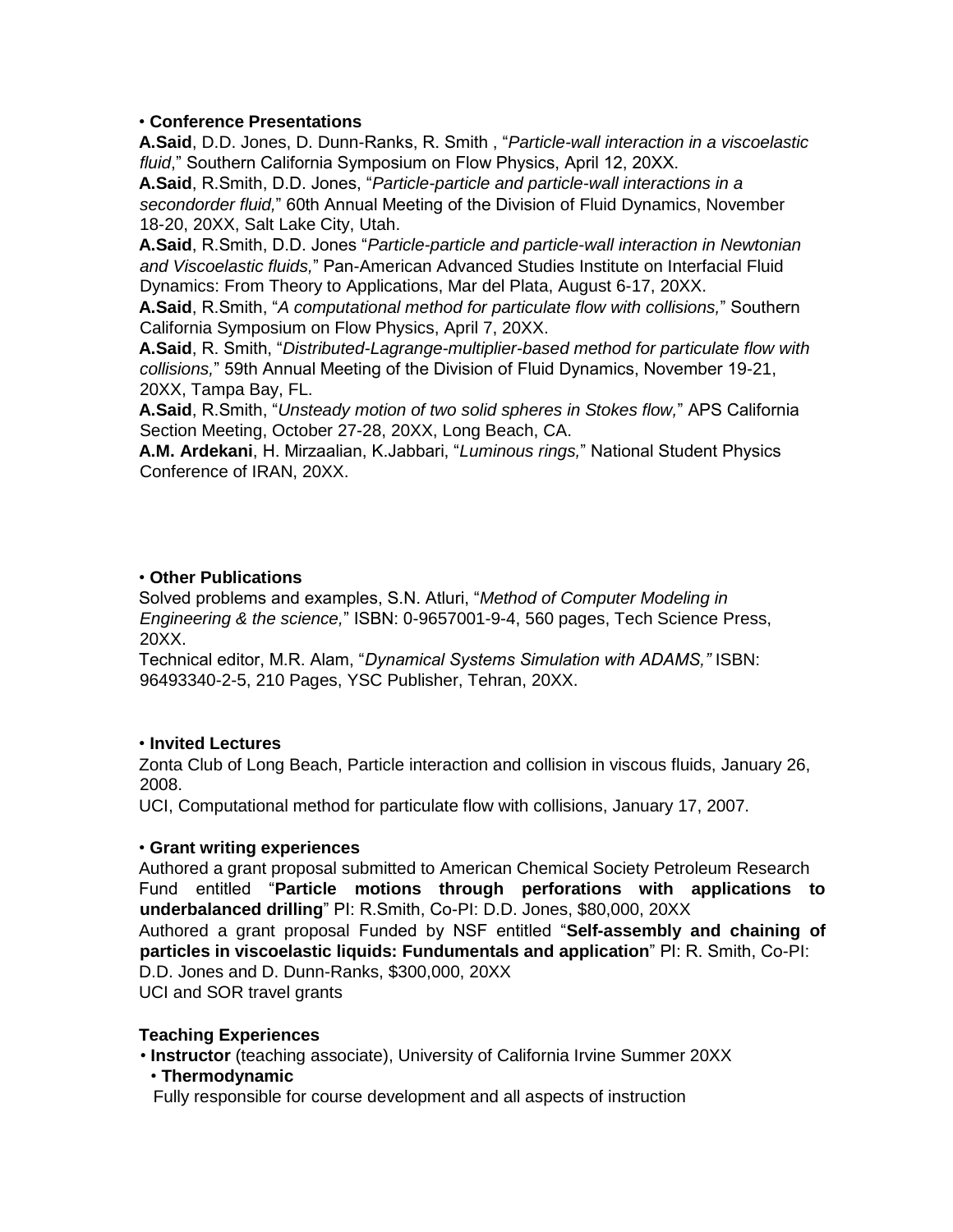• **Teaching Assistant,** University of California Irvine 20XX-20XX

 Developed course materials for discussion and review sessions, delivered discussion sessions, developed grading protocol, graded homework and examinations, held office hours.

- **Fluids and Thermal Lab** (1 quarter)
- **Dynamics** (2 quarters)
- **Teaching Assistant,** Sharif University of Technology 20XX-20XX
- **Automatic Control** (2 semesters)

• **Laboratory instructor,** Iranian Scientific Committee of Physics Olympiad, Iran 20XX- 20XX

 Taught qualified members of National Physics Olympiad (high school students), design and preparation of laboratory experiments and revision of laboratory manual and experiments, graded lab reports and examinations, designed examinations.

• **Organizer and lecturer,** Iranian Scientific Committee of Physics Olympiad, Iran 20XX- 20XX

 Organized and lectured at 10 workshops on physics for high school students in different cities of Iran

### **Awards and Honors**

- First-ranked nominee of the Henry Samueli School of Engineering for the Graduate Dean's Dissertation Fellowship, 20XX
- Zonta International Amelia Earhart fellowship, 20XX

• Participant scholarship, Pan American Advanced Study Institute on "Interfacial Fluid Dynamics", Mar del Plata, Argentina, August, 20XX

- Society of Women Engineers Orange County Section fellowship, 20XX
- Zonta International Amelia Earhart fellowship, 20XX
- UCI fellowship, Mechanical and Aerospace Engineering Department, 20XX-20XX **1st Place** and also winner of the **Technical Innovation Award** at 16th AAAI robotic competition and exhibition held by *American Association of Artificial Intelligence*, Edmonton, Canada, 20XX
- Honored and presented award by Iran's President, Mr. Khatami as an outstanding female in the Women Festival, 20XX
- Received **Presidential Award** as a member of *National Physics Olympiad*, Iran, 20XX
- Ranked **1st** and winner of the **Gold medal** in 12th *National Physics Olympiad* (One of Seven selected among 40,000 students), Iran, 20XX
- Ranked **3rd** in Dept. of Mechanical Engineering, Sharif University of Technology, 20XX • Ranked **17th** in the National University Entrance Exam for M.S. degree, among 50,000 participants, 20XX

### **Service**

- Co-founder of *Bonyan Danesh Pajouhan*, a non-profit student foundation for applied Research in science and engineering, Iran, founded in 20XX
- Giving lectures in three high schools to motivate student toward higher education, Iran, 20XX- 20XX

### **Honorary and Professional Organizations**

- Member of Sigma Gamma Tau Aerospace Honor Society
- Member of Golden Key International Honor Society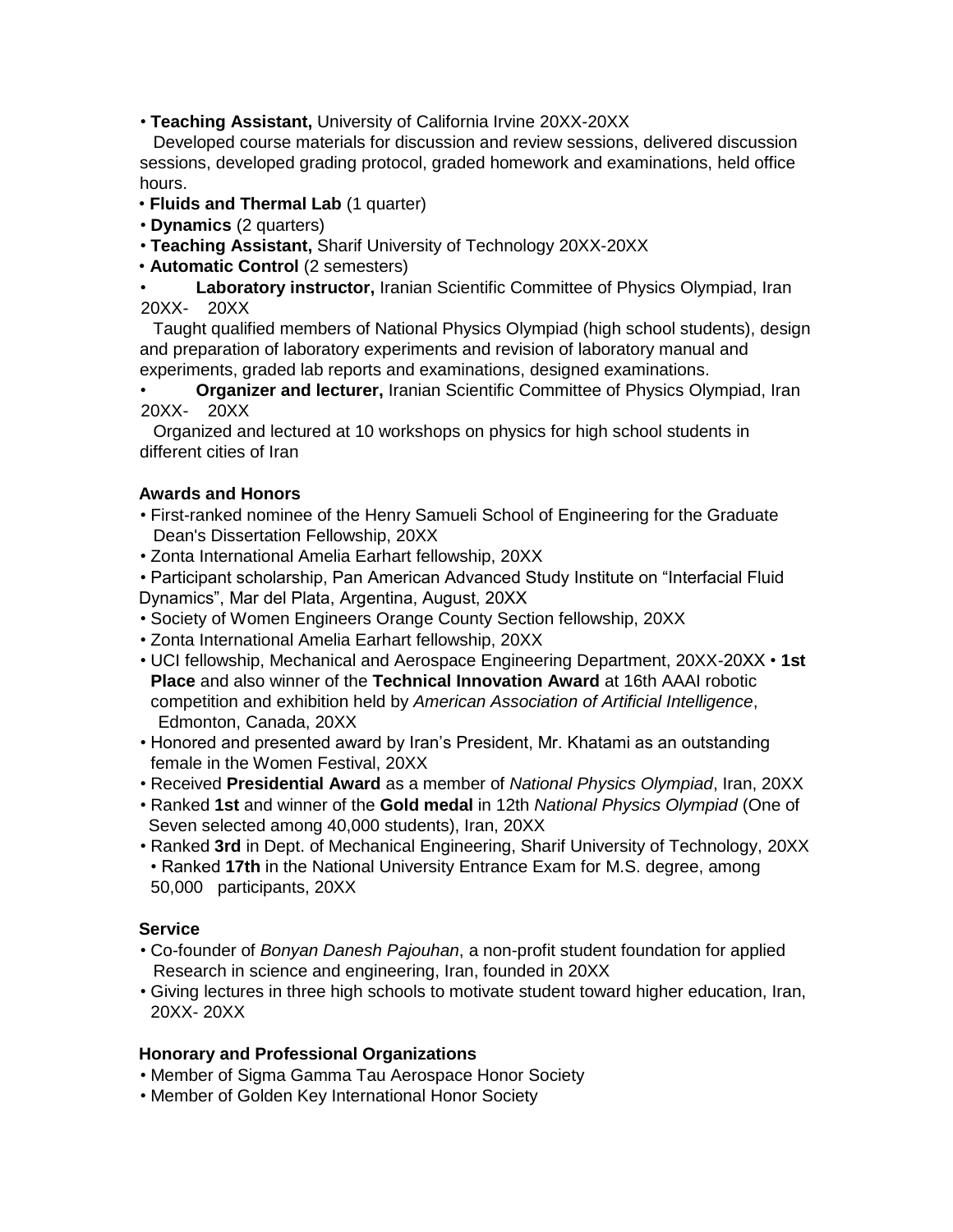- Member of the Scientific Committee of Physics Olympiad (Selected through series of national wide examinations, each year 7 students are selected among 40,000) , Iran • Member of National Organization for Development of Exceptional Talent (Society for graduates of top high schools), Iran
- Student Member of American Physical Society (APS).
- Student Member of Society of Rheology.
- Student Member of American Institute of Aeronautics and Astronautics (AIAA).
- Student Member of American Society of Mechanical Engineers (ASME).

### **References**

Professor R. Smith Professor D. Schou 555 Engineering Gateway 545 Engineering Gateway University of California Irvine University of California Irvine Irvine, CA 92697-3975 Irvine, CA 92697-3975 dschou@uci.edu Professor W. Sano **Professor X. Lin** 554 Engineering Gateway 654 Engineering Gateway University of California Irvine **University of California Irvine** Irvine, CA 92697-3975 Irvine, CA 92697-3975 (949)824-4444 (949)824-7777 sano@uci.edu xlin@uci.edu Professor D. Dunn-Ranks Professor D. D. Jones 556 Engineering Gateway 107 Akerman Hall University of California Irvine 999 Union Street SE

Irvine, CA 92697-3975 Minneapolis, MN 55555 (949)824-3333 (949)555-6666 dranks@uci.edu jones@aem.umn.edu

(949)824-5555 (949)824-6590 rsmithl@uci.edu

**Teaching Institution** 

# **Peter Painter**

Street address Phone number City, State, Zip email **Education** 

New York University, Steinhart School **Communist Communist Communist Communist Communist Communist Communist Communist Communist Communist Communist Communist Communist Communist Communist Communist Communist Communist Com MFA** Studio Art, Painting (List of artists he worked with)

Maine College of Art, Portland ME June 20XX **BFA** Painting (List of artists he worked with)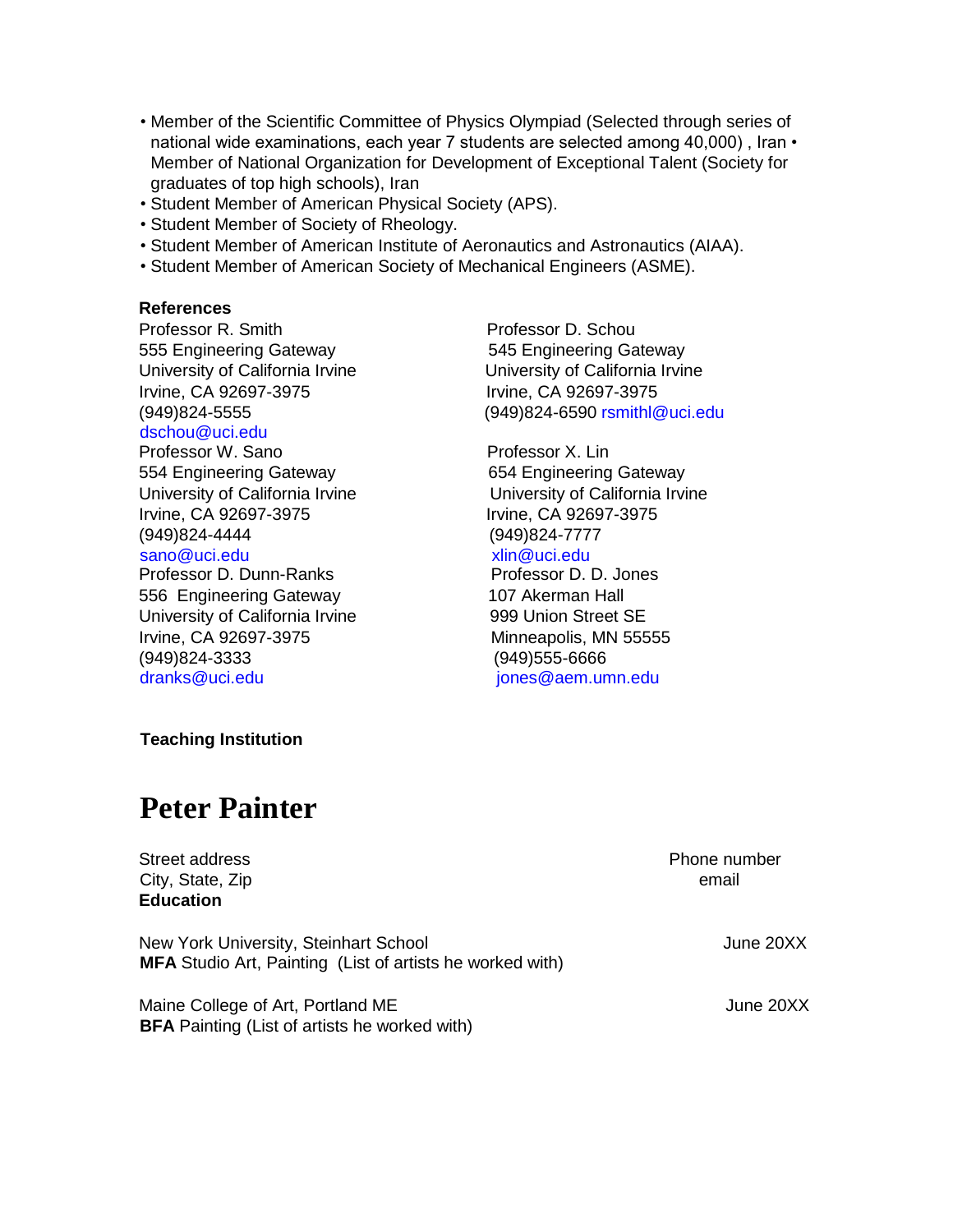| <b>Selected Solo Exhibitions</b><br>The Casements, Ormond Beach FL<br>Art Vivant gallery, Charlotte, NC<br>Jay County Arts Council, Portland IN<br>Richart Gallery, New York, NY<br>John Jay College Gallery, New York, NY<br>Complete list available on request | 20XX<br><b>20XX</b><br><b>20XX</b><br>20XX<br>20XX |
|------------------------------------------------------------------------------------------------------------------------------------------------------------------------------------------------------------------------------------------------------------------|----------------------------------------------------|
| <b>Selected Group Exhibitions</b><br>"Clinton AKA Hell's Kitchen Gallery 49, New York, NY<br>"Abstraction Index" Condeso-Lawyer Gallery, New York, NY<br>Complete list available on request                                                                      | 20XX<br>20XX                                       |
| <b>Selection of Public Collections</b><br>Metropolitan Museum of Art<br>Reader's Digest Corporation<br>Alberta College of Art and Design<br>Complete list available on request                                                                                   |                                                    |
| <b>Teaching Experience</b>                                                                                                                                                                                                                                       |                                                    |
| Hunter College, New York, NY<br><b>Adjunct Professor</b><br>Color as Communication<br><b>Beginning Painting</b><br>Painting from Life<br>Seminar in Portraiture                                                                                                  | September 20XX-Present                             |
| State University of New York, Westchester, NY<br><b>Adjunct Professor</b><br><b>Introductory Painting</b><br>Intermediate Painting<br><b>Abstract Painting</b><br><b>Elements of Design</b>                                                                      | September 20XX-Present                             |
| Maine College of Art<br><b>Teaching Assistant</b><br><b>Figure Drawing</b>                                                                                                                                                                                       | September 20XX-Present                             |
| <b>Publications</b><br>Color Mixing: The 12-Hue Method, Rockport Publishers.                                                                                                                                                                                     | Due out June 20XX                                  |

Monthly column in *American Artist* magazine on methods and materials More than 10 published articles for magazines, journals and book chapters (complete list available on request)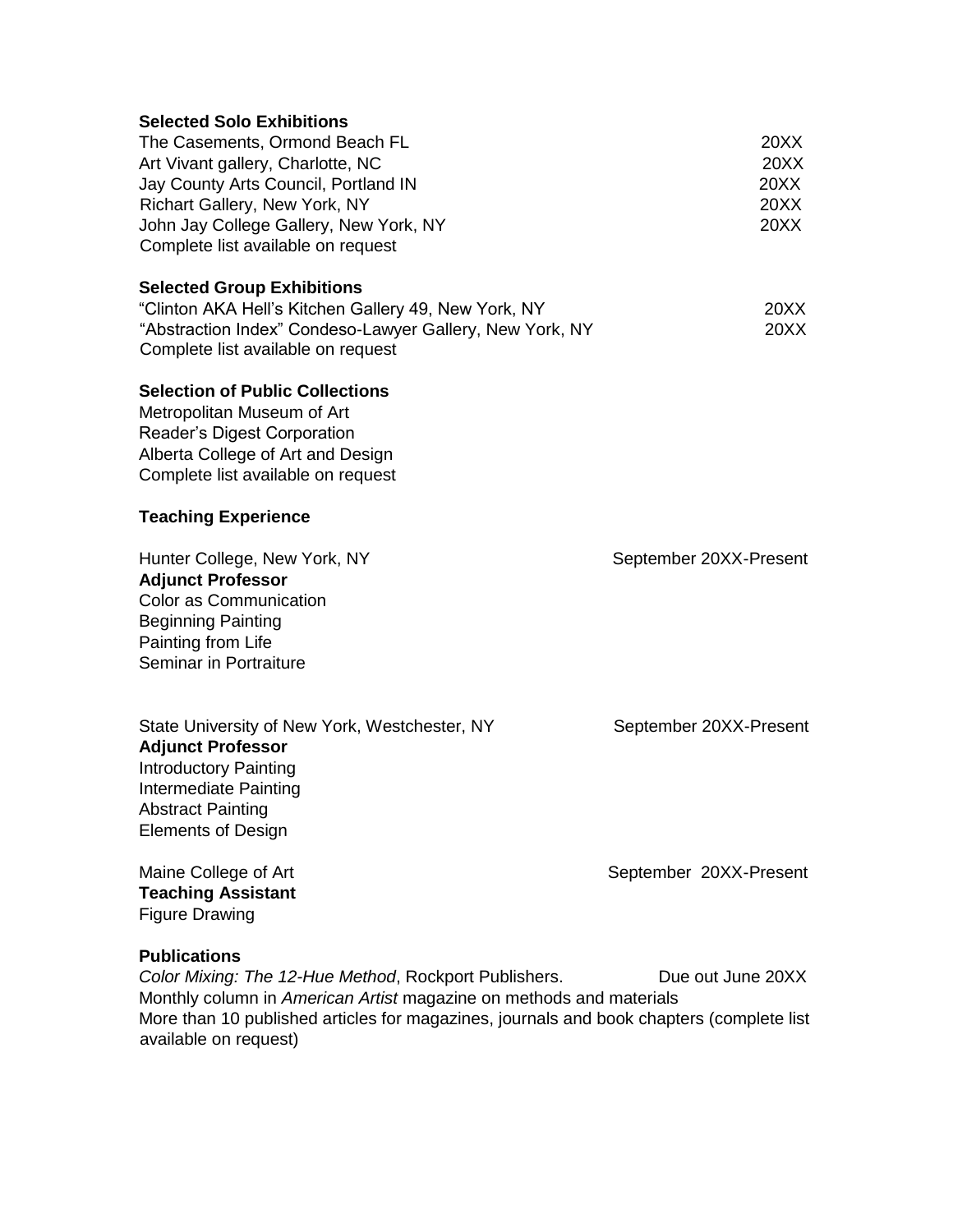### **Papers Presented**

"*Constructs of Color Evidence: The Psychological Ordering of Color Relationships in the Teaching of Color Theory*" Association Internationale de la Couleur, Goteborg, Sweden 20XX

"*A Dystopia of Color Education in a Utopia of Color Experience*," College of Art Association, Toronto, 20XX

### **Visiting Artist Residencies**

Alberta College of Art and Design, Calgary, Alberta, invited by name March-July 20XX Glen Oaks Community College, Buffalo, NY May-December 20XX

### **Awards**

| E.D. Foundation Grant,              | 20XX |
|-------------------------------------|------|
| Manhattan Graphics Center Grant, NY | 20XX |

### **Membership**

College Art Association

## **Writing a Strong Cover Letter**

Your goal in writing this letter is to clearly explain how you fit with the department and institution. You do this by taking a good self inventory and knowing your strengths and weaknesses and researching the schools. You must be honest about your background and your goals.

When applying to research oriented schools discuss your research program to date. Explain how your dissertation makes a contribution to the field and describe your future research agenda. How does your research add to and advance the current research focus of the department? You will also want to mention your commitment to teaching. How will you attract graduate students and how will you relate to the undergraduates. Talk about mentoring graduate students.

When applying to teaching oriented schools stress the teaching, but don't forget the research. Explain your commitment to teaching and your teaching experience. Find out about the student population and how you might adapt to meet their needs. Tell them which of the classes they offer you can teach and which ones you'd like to develop. Talk about mentoring undergraduates. Talk about how your research informs your teaching.

For any institution, research the members of the department and discuss how your work builds on and/or compliments theirs. Explain how your background and skills make you the right person for this position. Talk about the mission of the university and how you will advance that mission. Don't just focus on the past, but explain how you see your future at this institution.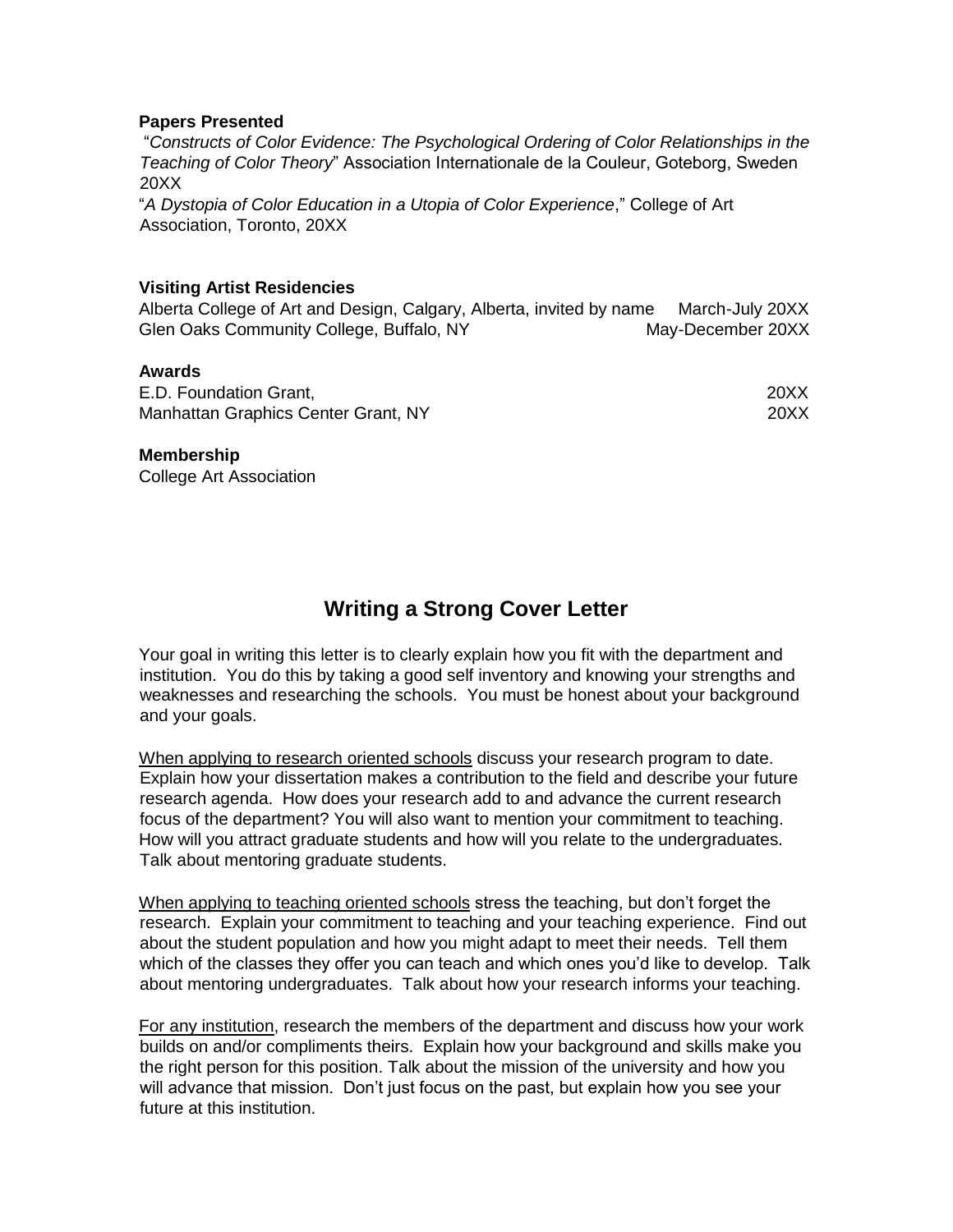Be clear and persuasive without sounding arrogant. Show interest in the school and the faculty without sounding obsequious. Speak in the voice of a potential colleague, not a graduate student. Describe yourself honestly and stress the fit for both you and the institution. Don't try to be the candidate you think they want, be the candidate they can't live without.

Finally, watch the jargon, get to the point and PROOFREAD.

### **Basic Cover Letter Format**

First Paragraph

- 1. State the specific position being applied for
- 2. How did you learn about the position? Have you spoken with any department members about this position?
- 3. What is your current position?
- 4. If ABD, what is your completion date for the Ph.D.?
- 5. Why are you a good candidate for this position? What skills, background and experience do you bring to the position?

Middle Paragraphs

- 6. Present specific evidence to support your preliminary assertion, highlighting how your experience, achievements, and/or qualifications meet the needs of the position description, department and/or institution?
- 7. Explain your interest in the institution type?
- 8. Discuss your knowledge of and interest in some of the specific characteristics of the institution, department and/or students?
- 9. Highlight both your research and teaching experience in an appropriate order for the institution type?
- 10. Present any connections between your teaching and research from the past and/or plans for future crossover?
- 11. If your profile differs from the job description, be sure to address that issue?

Final Paragraph

- 12. Offer to provide additional material or information or give a URL for a professional web page/portfolio (if you have one)?
- 13. Indicate the best way to reach you?
- 14. Indicate what is enclosed with the letter?
- 15. Indicate your availability for and/or interest in an interview?
- 16. Thank the readers for their consideration?

Structure and Details

- 17. Appropriately address the salutation?
- 18. Organize the letter well?
- 19. Check for any spelling or grammar errors?
- 20. Keep the letter to 1-2 pages, with appropriate font type and size?
- 21. Include all contact information in the letter?
- 22. Make sure your tone is professional and confident, but not arrogant.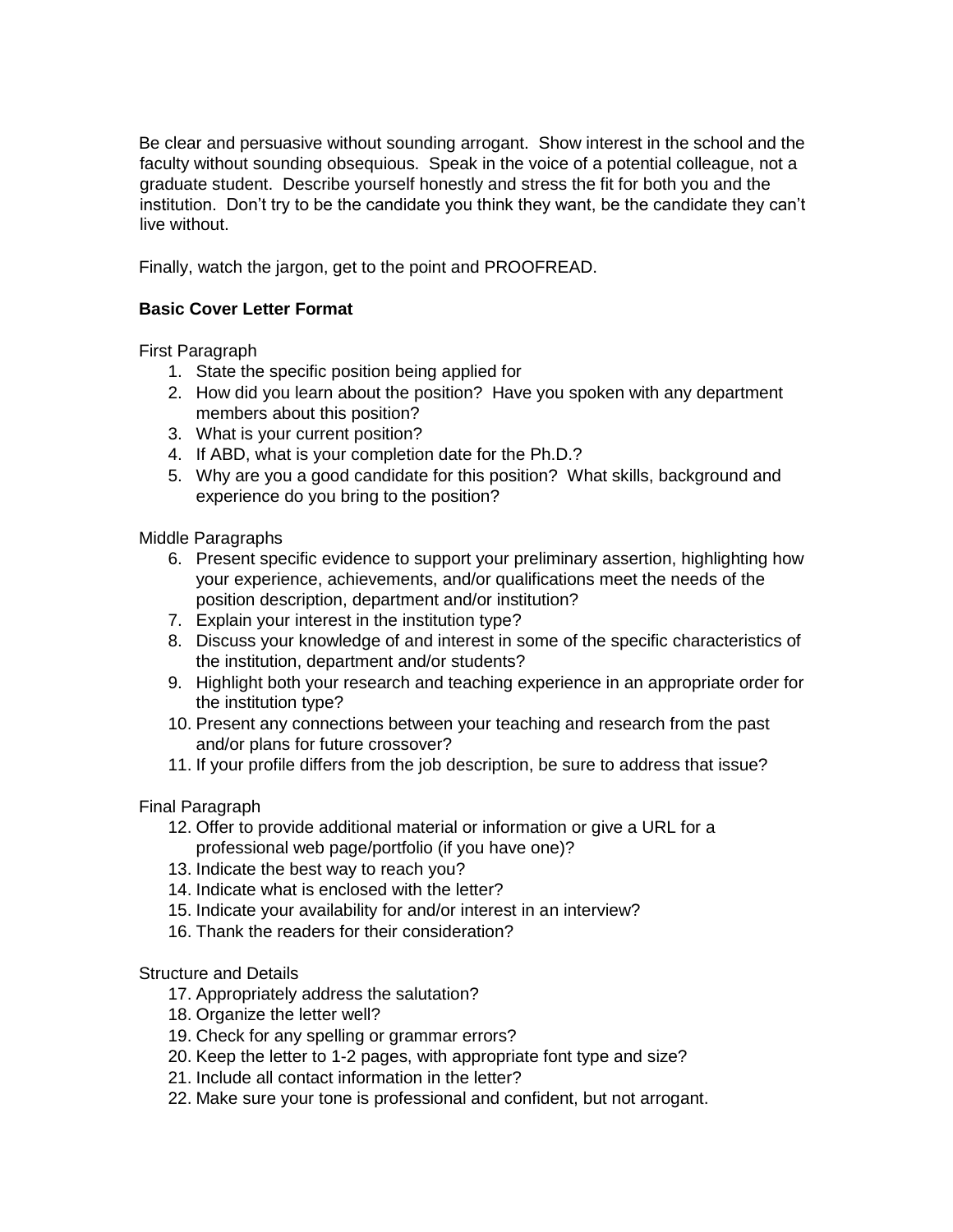# **Sample Cover Letters**

### **For a tenure track position at a research institution**

November 10, 20XX Name Address

### Dear Professor

I am responding to your advertisement for a faculty position in the Mechanical Engineering Department at … University. I'm currently a PhD candidate in Mechanical and Aerospace Engineering (MAE) at University of California Irvine. My dissertation focuses on analytical, numerical and experimental studies of Multiphase flows of Newtonian and non-Newtonian fluids. My thesis advisor is Professor R Smith. The main objective of my research is to understand some of the fundamental properties of multiphase flows of Newtonian and non-Newtonian fluids to be used in biomedical devices, biomimetic applications, alternative energy, and environmental remediation.

I am particularly interested in a faculty position in a department which values research and scholarship in addition to teaching. I am looking for a research opportunity which would allow me to continue my work in multiphase fluid dynamics. At UCI I have accomplished original research in pursuit of my degree, as well as collaboration with Professor D Jones, Professor W Sano, and Professor D. Dunn-Ranks. The research I conducted during the PhD program, led in a new directions, the department has developed an expertise in non-Newtonian fluid mechanics, particularly viscoelastic fluids due to my research program. My strength as a researcher is to initiate new areas of research when I will continue in future projects.

During my PhD program, I have developed expertise in the field of numerical and experimental fluid dynamics, non-Newtonian fluid dynamics, and multiphase flow. These include: finite volume method, distributed Lagrange multiplier method, particle image velocimetery, thin film instability, reflection method, second-order fluid. In future, I plan to extend these areas in addition to using these skills to develop biomedical devices and solve problems of alternative energy, and environmental remediation.

I wrote two successful research proposals; one was funded by NSF and the other one by Petroleum Research Fund. I have also won several external fellowships such as Amelia Earhart, Society of Woman Engineers. In addition, I was selected as the first-ranked nominee of the Henry Samueli School of Engineering for the Graduate Dean's Dissertation Fellowship. These experiences demonstrate my ability to fund my research projects.

During my doctoral studies, I trained undergraduate researchers and helped new graduate students start on their respective projects and move forward training the new "wave" of engineering scholars.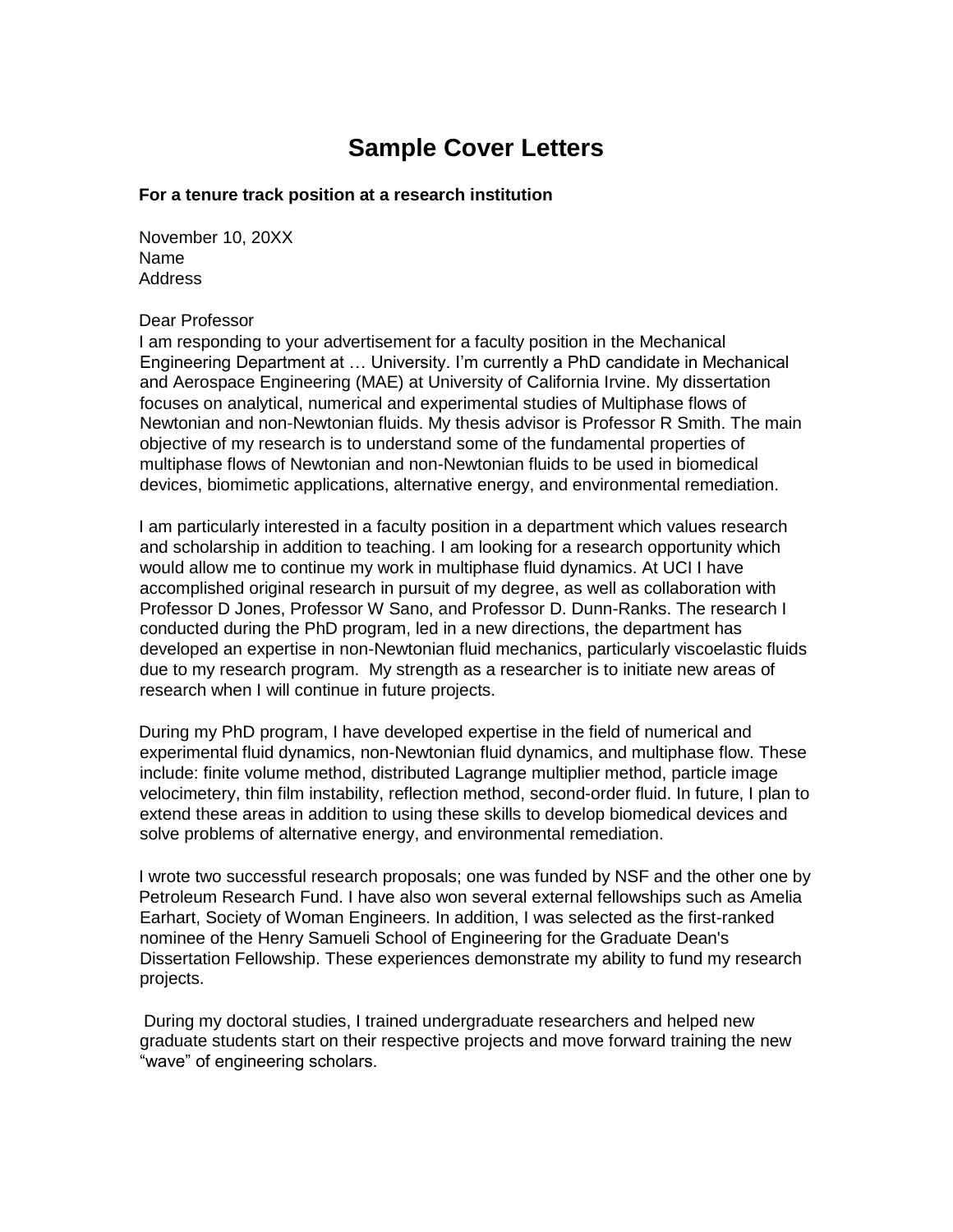I have discovered that my scholarship is strengthened by my teaching. In addition to being a teaching assistant in several courses at MAE Department, I taught a thermodynamics course to undergraduate students, having full responsibility for the course development and all aspects of instruction. Anonymous evaluations by my students have been consistently enthusiastic, stressing my knowledge of the material, accessibility, and effectiveness in teaching.

I expect to finish my degree in May 20XX. Attached please find my CV including a list of publications and a list of references, research statement and statement of teaching philosophy. Thank you for your consideration. I look forward to meeting with you in the near future.

Sincerely yours, Arnika Said Ph.D. candidate Department of Mechanical and Aerospace Engineering, University of California Irvine asaidl@uci.edu (949)555-1234 **For tenure track position at a teaching institution** 

Chair, German Global Studies Search Committee Department of Linguistics & Languages A-614 Wells Hall Michigan State University East Lansing, MI, 48824-1027.

October 18, 20XX Dear Members of the Search Committee:

I am writing in response to your notice in the October *MLA Job Information List* for the position of Assistant Professor of German. Because of my extensive coursework and specialization in contemporary German literature and culture, my interest in interdisciplinary, cultural, and global studies, and my commitment to and success in teaching, I am convinced that I am an excellent candidate for the position you describe.

With the support of a Regent's Dissertation fellowship, I am currently finishing my dissertation at the University of California, Irvine. My dissertation deals with both the exile experience of German-Jewish emigrants during the National Socialist Period and the contemporary German "Afrikaroman." Using conceptualizations of exile, home, and hybridity in the writings of Edward Said, Homi Bhabha and Salman Rushdie, I analyze the ways in which Stefanie Zweig, author of *Nirgendwo in Afrika*, problematizes home and exile in her fictional and autobiographical texts. Moreover, my dissertation analyzes narrative strategies, tropes and metaphors of (post-)colonial writing in German, African and British literature, and examines Germany's Africa-discourse from literary, historical, political and psychoanalytical perspectives. My work is based on cultural, colonial- and postcolonial theory and closely linked to discourses on transculturalism, transnationalism, migration, acculturation and diaspora, which makes me a good match for your program's needs. I have turned in the first part of my dissertation examining the "Afrikaroman," that is, three of six chapters, to my dissertation chair, Dr. Hart, and am presently working on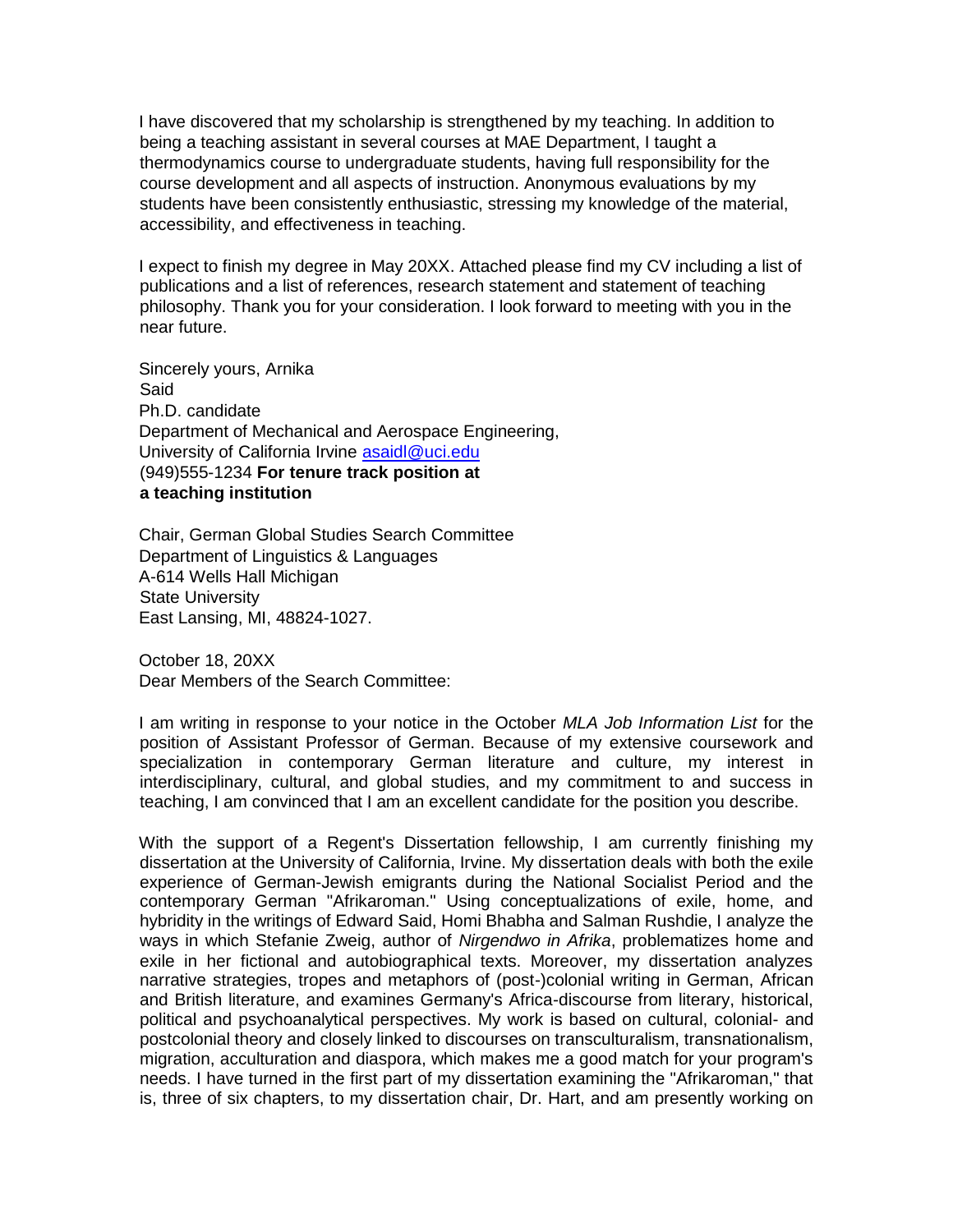the second part examining German-Jewish exile in Kenya. Since I have already presented sections of this part at my doctoral colloquium and at the GSA conference, I anticipate filing my dissertation in the Spring quarter, graduating in June 20XX.

One of the reasons why I am excited about the opening at MSU is that I am deeply committed to the kind of educational experience that your institution provides for its students. It is very important for me to work in an institutional context that values studentcentered learning and that fosters a commitment to teaching among the faculty. I particularly value the equal dedication to teaching, research and outreach that your department describes in its mission statement. Having received an M.A. degree in German Studies from the University of Arizona with its strong outreach program, I came to value programs with an inclusive character that integrate the study of language, literature and culture. I am particularly impressed by your department's various extracurricular activities such as the German film nights and the Kaffeestunde, and also by its outreach program to high schools. They all show how committed the department is in its attempts to create a sense of place and help students develop a small community within the large whole. All these factors reconfirm me in my wish to join you as a member of your academic community.

I am also excited about the opportunity to contribute to the development of an undergraduate major in Global Studies in the Arts and Humanities. As the enclosed statement of teaching and research interests shows, my teaching and research interests are varied and I am well prepared to develop not only courses on Germany's multicultural society, but also on global phenomena such as exile, migration, diaspora and cultural hybridity. In order to support my application, I will gladly provide course descriptions for two classes on exile/migration and on German colonialism that I designed.

As you can see from my vitae, my graduate education reflects my dedication to both teaching and research. As a teaching assistant and as instructor of my own courses at Westminster College, the University of Arizona, the Sommerschule at Middlebury College, the University of California, Irvine, the Deutsche Sommerschule am Pazifik, as Pedagogical Fellow at the University of California, Irvine and finally as Goethe Institute Trainer, I have been afforded a great deal of experience with a wide range of courses, including first to third-year German language courses, interdisciplinary German literature courses which were cross-listed in Film Studies and in History, intensive training workshops for new Teaching Assistants, and Teacher Trainer Seminars for high school teachers of German. Besides receiving the Best Article of the Year Award for an article on a collaborative project on Global Simulation in the Intermediate German Classroom in the *Unterrichtspraxis*, I have received awards for the teaching I have done as an instructor and as a teaching assistant and for the quality of research and writing I have done as a graduate student. A more detailed description of the awards as well as of my teaching interests, experiences, and philosophy are included in the statement of teaching and research interests.

As an active member of the academic communities at the University of Arizona and the University of California, Irvine, I have shown my commitment to the students and the community through my involvement in teaching-related service and community outreach. I have served as a Pedagogical Fellow and as Graduate Representative, and I assisted in the organization of the German Studies Department contribution to the Southern Arizona Language Fair. Recently I received the Debbie Davis Award from the Graduate Student Association at UCI for outstanding graduate student advocacy and leadership.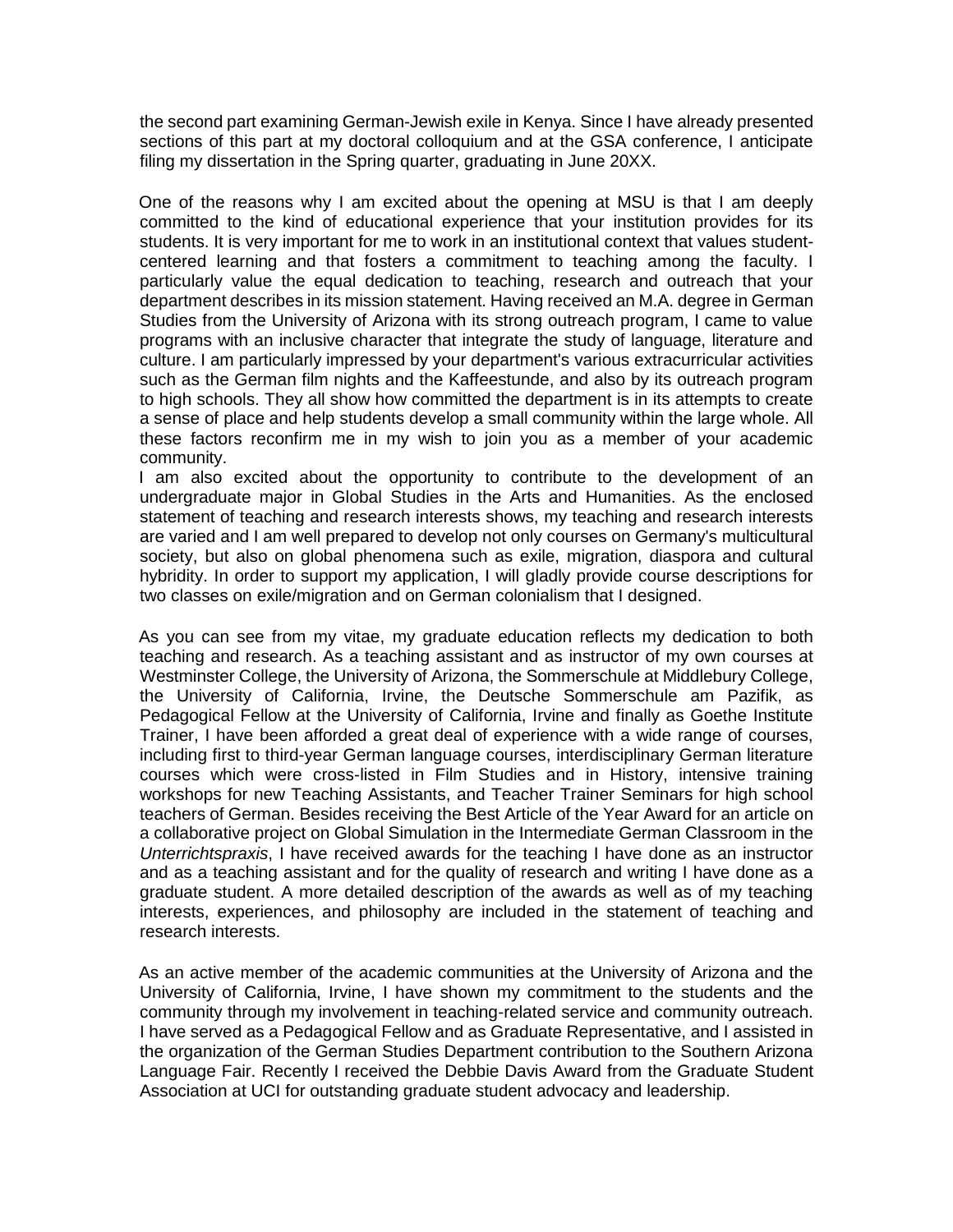Your descriptions of the requirements and tasks of the position in your department and the new Global Studies Program, and my own experiences and skills seem to be a perfect match. I would be exited to join such an exquisite and innovative program such as yours.

My curriculum vitae and a statement of research and teaching interests are enclosed. Letters of recommendation will follow under separate cover. I will gladly provide any other supporting materials upon request. I can be reached at (949) 555-4444 or by email at edavis@uci.edu. I plan to attend the MLA convention in Chicago this December and would welcome the opportunity to discuss the assistant professorship with your further. I look forward to hearing from you.

Sincerely, Natalie Davis 5000 Verano Place - Irvine, CA, 92617

### **For a postdoctoral position**

Leo Lizard 123 Neutron Way Irvine, CA 92697

Dr. Leonard Brookings #AQU217 2115 Summit Avenue St. Paul, MN 55445

Dear Dr. Brookings,

I am writing in regards to the postdoctoral associate position in the Department of Biology at the University of St. Thomas I learned of from the Evolution Directory website. I am currently a doctoral candidate in the Department of Ecology and Evolutionary Biology at the University of California, Irvine and will complete my degree in June 20XX. I have mentored many undergraduate students in research, worked as a teaching assistant, and been involved in scientific community outreach activities in addition to research. I want to continue to integrate teaching and research in this unique opportunity to combine research and teaching at the undergraduate level as a postdoctoral associate.

As an undergraduate I attended Hamline University and took some classes at St. Thomas. I am interested in returning to a liberal arts institution because of the emphasis on teaching and the intellectual development of students. I especially like the idea of using research to advance scientific knowledge as well as a tool in teaching students about the scientific process and training them for careers in our profession. The mere creation of this postdoctoral position which equally integrates teaching and research interests me because I believe these two areas are equally important at an academic institution.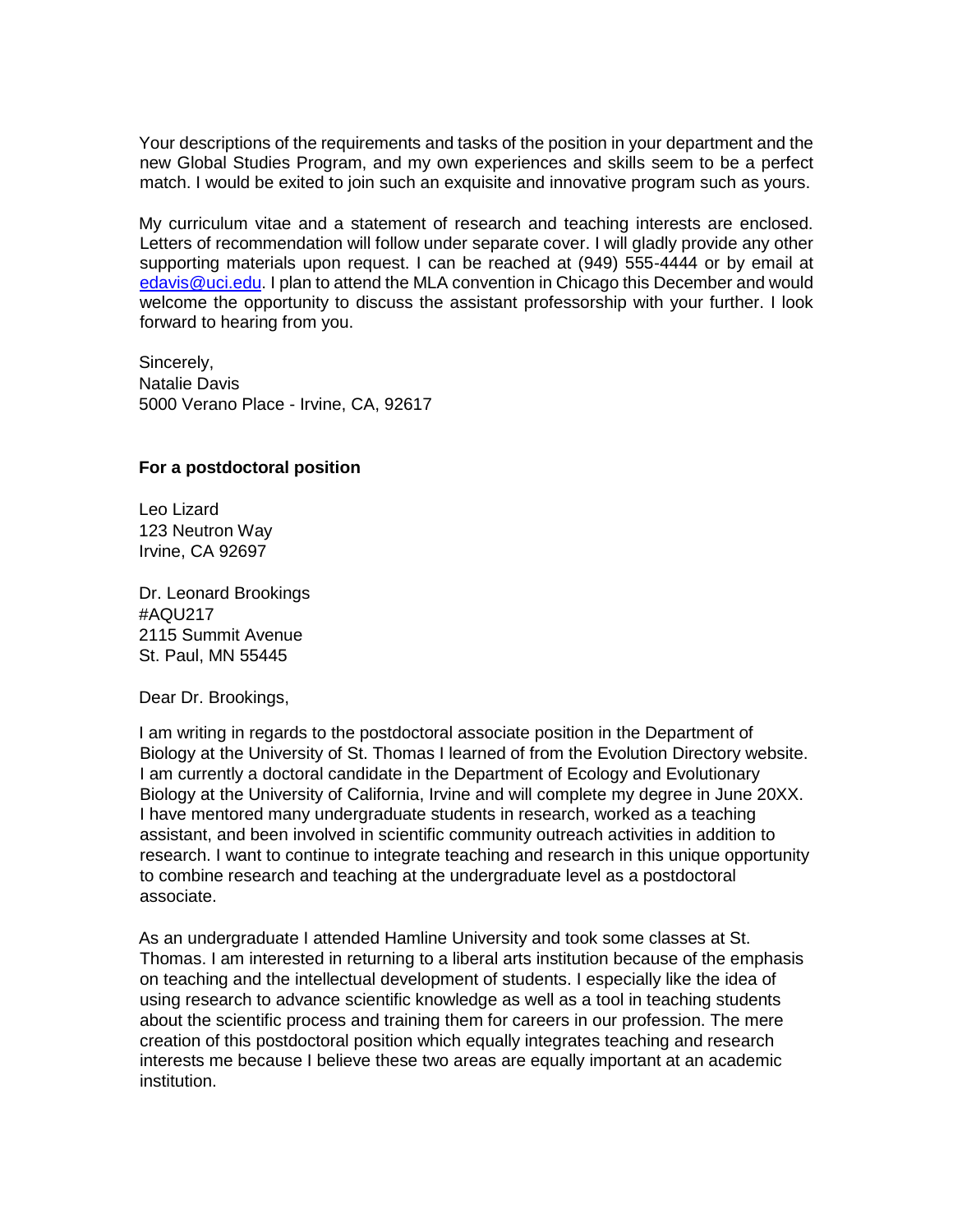I gained a lot of experience in using research as a teaching tool for undergraduate students while working as a teaching assistant for the National Institutes of Health Bridges to Biomedical Sciences program and while mentoring several undergraduate students throughout my doctoral education. As a mentor I helped students write grant applications, perform literature searches, develop projects, write papers, and prepare oral and poster presentations. I also trained students in the techniques necessary to complete their projects. Many of these students were honored for their research and many more presented their research at local and national meetings.

During my doctoral education I also worked as a teaching assistant for a variety of classes, including introductory level classes in ecology and evolutionary biology, upper division classes in evolution, and biology classes for non-majors. For many of these classes I had a lot of teaching freedom. I have developed course syllabi, assignments, and assessment tools. I feel that my diverse and extensive teaching experience has provided me with the necessary tools to teach both organismal and population biology within your department. I also participated in a one-year course entitled Advanced Pedagogy and Academic Job Preparation where I gained knowledge and experience in learning and teaching styles, teaching techniques, and course and curriculum development.

In addition to teaching and mentoring at the university I think teaching should continue in the community. Scientific progress depends largely on the education of the general public and our children. Consequently, I have extended my teaching to the community through participation in 'Ask a Scientist' night events at local schools and served as a local science fair judge.

Through these teaching experiences I learned that two important aspects of my job as a teacher are to get students excited about science and to guide them through the learning process. One way I get students excited about science is by using current event articles in class to encourage critical analyses and application of the associated material. I found that when science is made relevant to students, the learning process becomes easier. I guide students through the learning process using a variety of teaching methods, including group work, field work, and interactive class activities, because student learning styles are very diverse. Because each group of students is different, I am always open to, and looking for, new and improved teaching methods.

I contacted both you and Dr. Hinklestein about conducting research in your labs. I believe working in both of these labs will be an excellent opportunity for me because my broad research interests are in evolutionary biology, aging, and cancer. I have extensive experience in working with *Drosophila*, which is a great model organism to use when studying these areas. My dissertation is on the evolution of late-life fertility in *Drosophila melanogaster*. I experimentally tested several evolutionary and non-evolutionary theories of late life and gained expertise in evolution, aging, demography, population genetics and statistics. As a postdoctoral associate I would combine your research on the regulation of cell proliferation and Dr. Hinklestein's expertise on transposable genetic elements in *Drosophila* and study how genome instability in aging organisms contributes to the development of cancer.

I believe that my experience in combining teaching, mentoring, and research makes me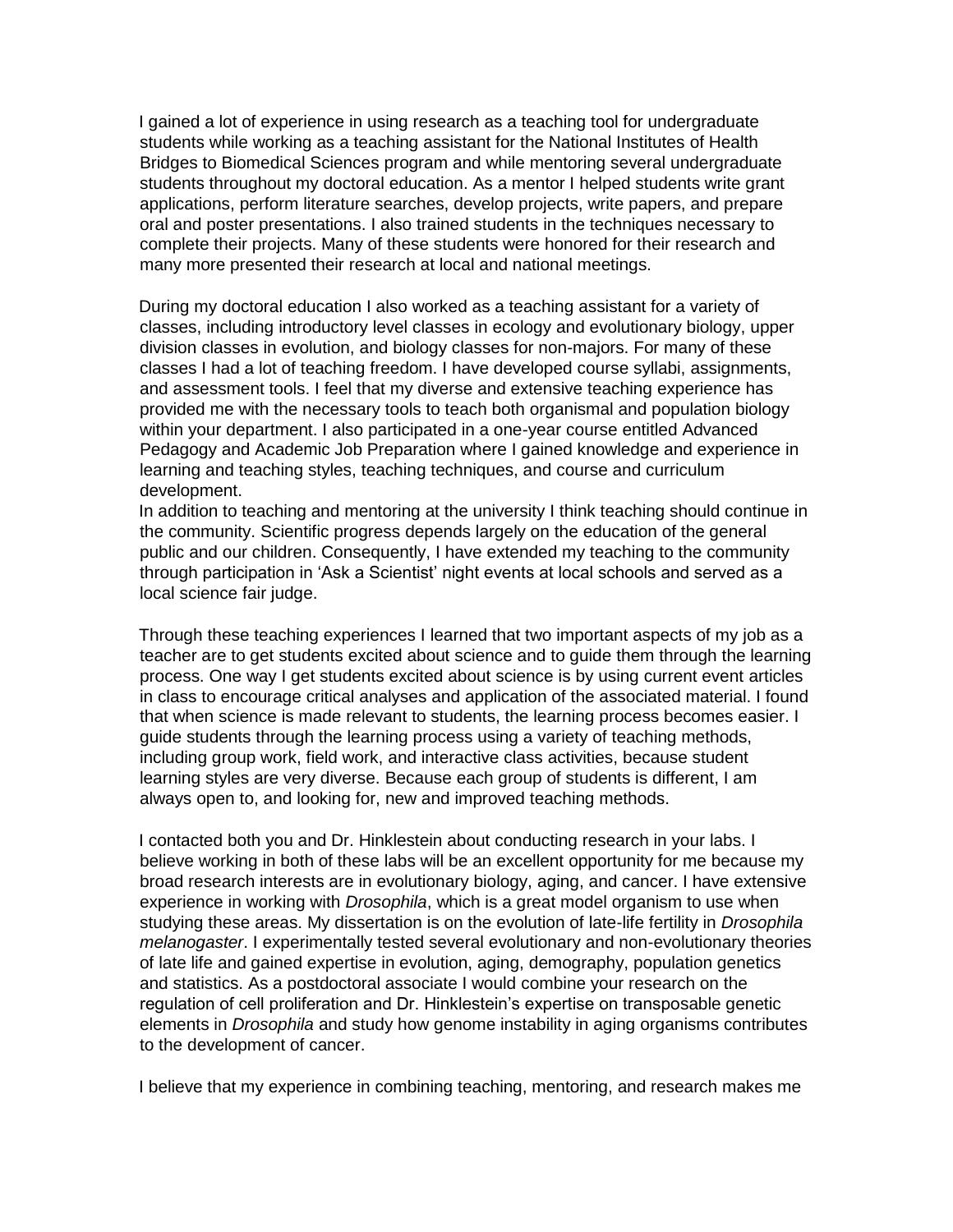an excellent candidate for this inimitable postdoctoral position. Therefore, I enthusiastically submit my application for your review for the postdoctoral associate position. Included within my application is my curriculum vita, statement of teaching philosophy, statement of research experience and goals, and three letters of reference. I also have a teaching portfolio available upon request. I can be reached via email (llizard@uci.edu) or phone (949 555-5555). I welcome an opportunity to meet and discuss my application further and sincerely thank you for your time and consideration.

Sincerely,

Leo Lizard (name)

### **For a 1 year position at a teaching institution March 26, 2004** March 26, 2004

Dr. Joe Smith (title and name of person) Dean of Faculty Pitzer College 1050 N Mills Ave. Claremont, CA 91711

Dear Dr. Smith and Search Committee:

I am pleased to submit my application for the one year position in political theory/American politics at Political Science College. I learned of the opening from Professor Debra Jacob's email to the International Society of Political Psychology and was immediately struck by the appropriateness of the position for my training and interests. I think this is a position that I am particularly well suited for, and I would really enjoy the opportunity to spend a year as a member of the Political Science College community.

I am an advanced graduate student in political theory and political psychology at the University of California, Irvine. I anticipate finishing my dissertation, " Why Political Science Rocks: The Best Things about Political Science," during the fall of 20XX. My dissertation is at the intersection of political theory, political psychology, and American politics, which is part of why I was so impressed by the relationship between my background and the job announcement.

The other reason I am excited about the opening at PSU is that I am deeply committed to the kind of educational experience that an excellent liberal arts college such as PSU provides. I am a graduate of Carleton College in Minnesota, and I have come to see my own liberal arts education as far more distinctive and important than I was capable of recognizing while a student. I knew I enjoyed the time I spent at Carleton; however, it was later that I came to understand how unique and valuable it was to be thoroughly engaged, challenged and supported as an undergraduate. It has become very important to me to work in an institutional context that values undergraduate education, supports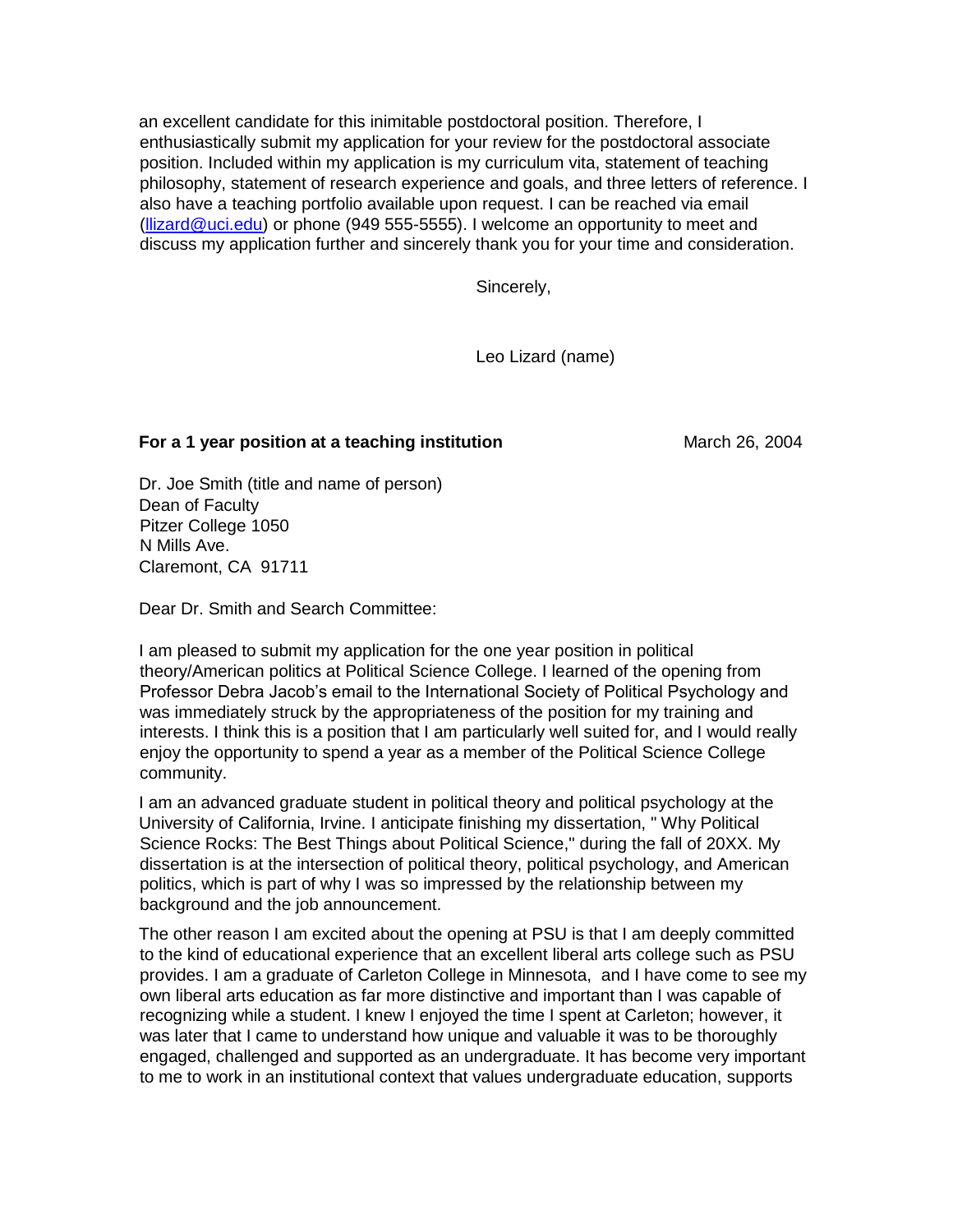its students in diverse intellectual challenges, and fosters a commitment to teaching among the faculty.

My graduate education at UCI reflects my commitment to both teaching and research. I have received awards for the quality of teaching I have done as a teaching assistant and for the quality of research and writing I have done as a graduate student. I have also pursued additional opportunities to develop my teaching through my involvement with UCI's Instructional Resources Center. During the past two summers, I have worked as a Teaching Assistant Consultant (TAC) to design and administer a two day orientation for new teaching assistants in the School of Social Sciences. The training is an excellent opportunity to develop my own planning and presentation skills. More importantly, the education I receive as a TAC goes far beyond what I have been able to receive in any other context. I have just finished taking a year long course that includes units on pedagogical theory, lesson planning, and course design. In view of that class, and of the experience I have received planning and teaching a course for UCI's summer session, I am well prepared to develop the courses that PSU needs taught next year.

My approach to teaching is strongly influenced by my work in developmental psychology and democratic theory. The work in developmental psychology informs my understanding of what I want students to do when I ask them to think critically. It also provides me with a theory of how those skills develop. I am interested in cultivating students' abilities to reflect on the world around them and their place in it and to create judgments that are thoughtful, considered and responsive to the information available to them. I view learning as an achievement – something that is arrived at through practice and effort. To that end, I aim to expose students to a variety of different perspectives and create opportunities for them to work with the material through writing and discussion. I lecture when necessary in order to provide information and help students orient to the material. However, I also emphasize opportunities for class discussions and activities that enable students to engage the material collaboratively. Providing students with a great deal of material accomplishes little if they do not have the opportunity to do something with it.

My interest in democratic theory also shapes the goals I build into my courses. I think in terms of what students take away from the class, not just as scholars but as participants in the political world. I ask myself what I would like students to be able to do or understand after they leave my class, and then design assignments and exercises that give them practice doing those things. Much of what I want students, and citizens, to be able to do is to listen to each other thoughtfully and respectfully, and to exchange ideas with a view towards reaching better understandings, not just scoring points through clever argument. I also want students to be interested in the political world and to be able to navigate it competently. Whenever possible, I like to use assignments with some kind of practical component that brings the theory from the classroom closer to their lived experience. Theory is at its most compelling when it is illustrated by examples students find themselves. At the same time, I want them to be able to submit their experience to theoretical reflection so that they can see it in new ways and see the connections between themselves and the larger contexts of which they are a part.

To support my application, I am enclosing descriptions of the five classes that I am proposing to teach. While the proposals are not yet fully developed syllabi, I think they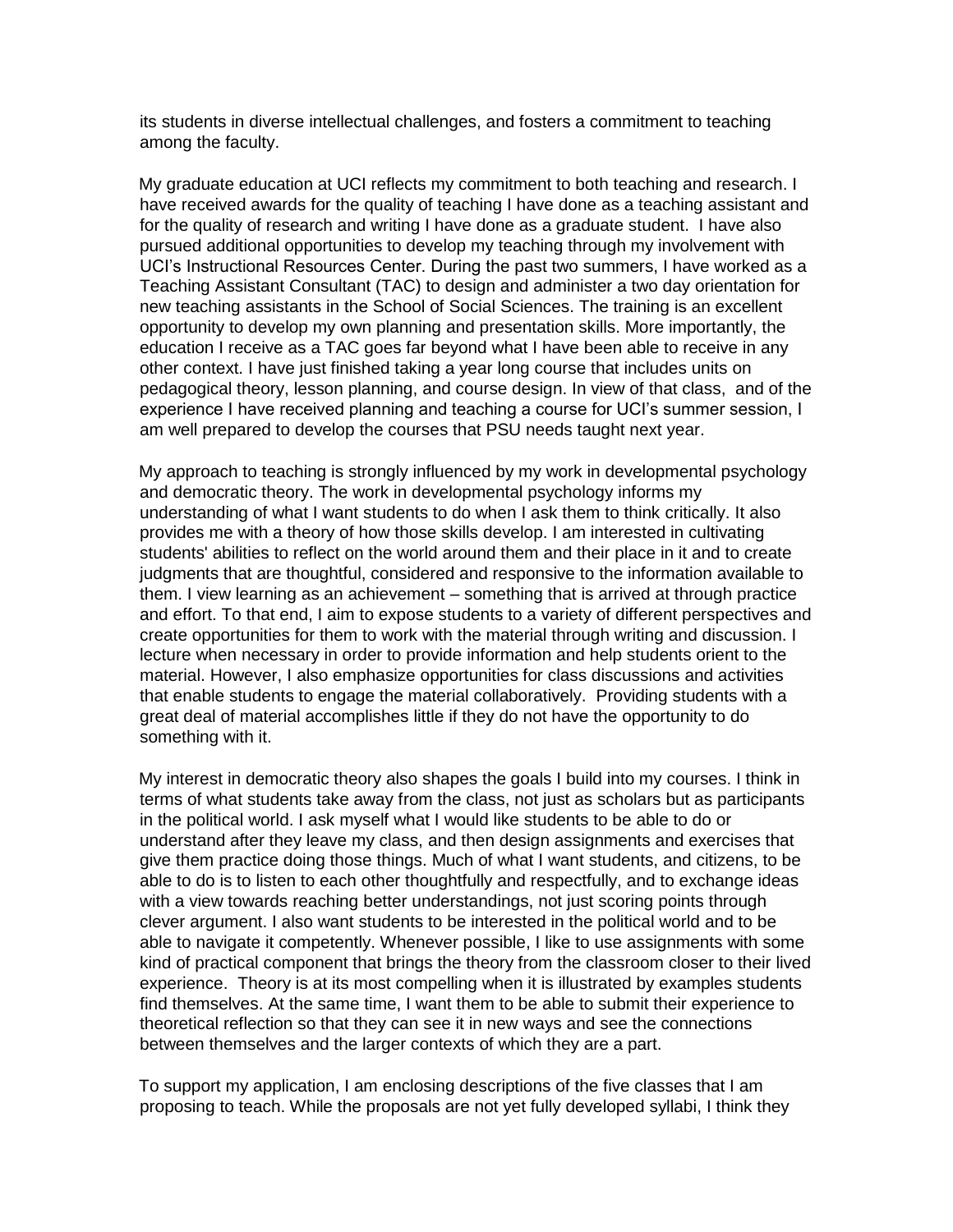accurately convey my vision of the classes. I am also enclosing the teaching evaluations from my summer feminist theory class. I have additional teaching evaluations from my many quarters as a teaching assistant that I would be happy to provide if you would find them helpful. The writing sample I am sending is a portion of the dissertation that I presented at the 2003 Midwest Political Science Association. I chose this paper because it reflects the intersection of the diverse approaches I use in my work. I am almost enclosing my curriculum vitae. Letters from Professors Ethel Rosenberg, Lisa Mondiva and Jean-Paul Sartre will be coming under separate cover.

I would welcome the opportunity to further discuss PSU College and the position with you. I can be reached at 949 555-5555 (phone) or by email at pguggenh@uci.edu. I will be in Chicago April 14-18 for the annual conference of the Midwest Political Science Association, but I will otherwise be in Southern California and available to drive to PSU at your convenience. Thank you for your consideration. I look forward to the opportunity to speak with you.

Sincerely,

Peggy Guggenheim

# **The Academic On Campus Interview**

### **Procedure**

1. You are invited to the campus for 1-2 days. In general, the host campus will reimburse you for expenses, so save all receipts.

2. You will get an itinerary in advance. Be sure to ask about getting from the airport to campus or your hotel.

3. You will meet people from different areas on campus: including Faculty (some from other departments), Chair(s), Dean(s), Provost, Vice President(s), President, staff and students. Once you know who you will meet, do some research about them (their research interests, what they teach etc. then use that information to formulate questions for them)

4. You will have individual and group interviews that will focus on traditional interview questions.

**How an Academic Interview Differs from a Traditional Interview** 1. It's much longer and you'll have little down time. You are always being interviewed—even on the ride to/from the airport.

2. You will give a teaching demonstration—usually to an actual class.

- 3. You will give a job talk—a discussion about your research for anyone on campus who wants to attend.
- 4. They will take you out for meals. Even though it's informal, this is still an interview.
- 5. You will be asked the same/similar questions by different people. You'll repeat your talking points in various interviews. That's o.k. just make sure you don't contradict yourself. They will all compare notes later.
- 6. Have questions prepared to demonstrate you've got a realistic understanding of who they are and how they work.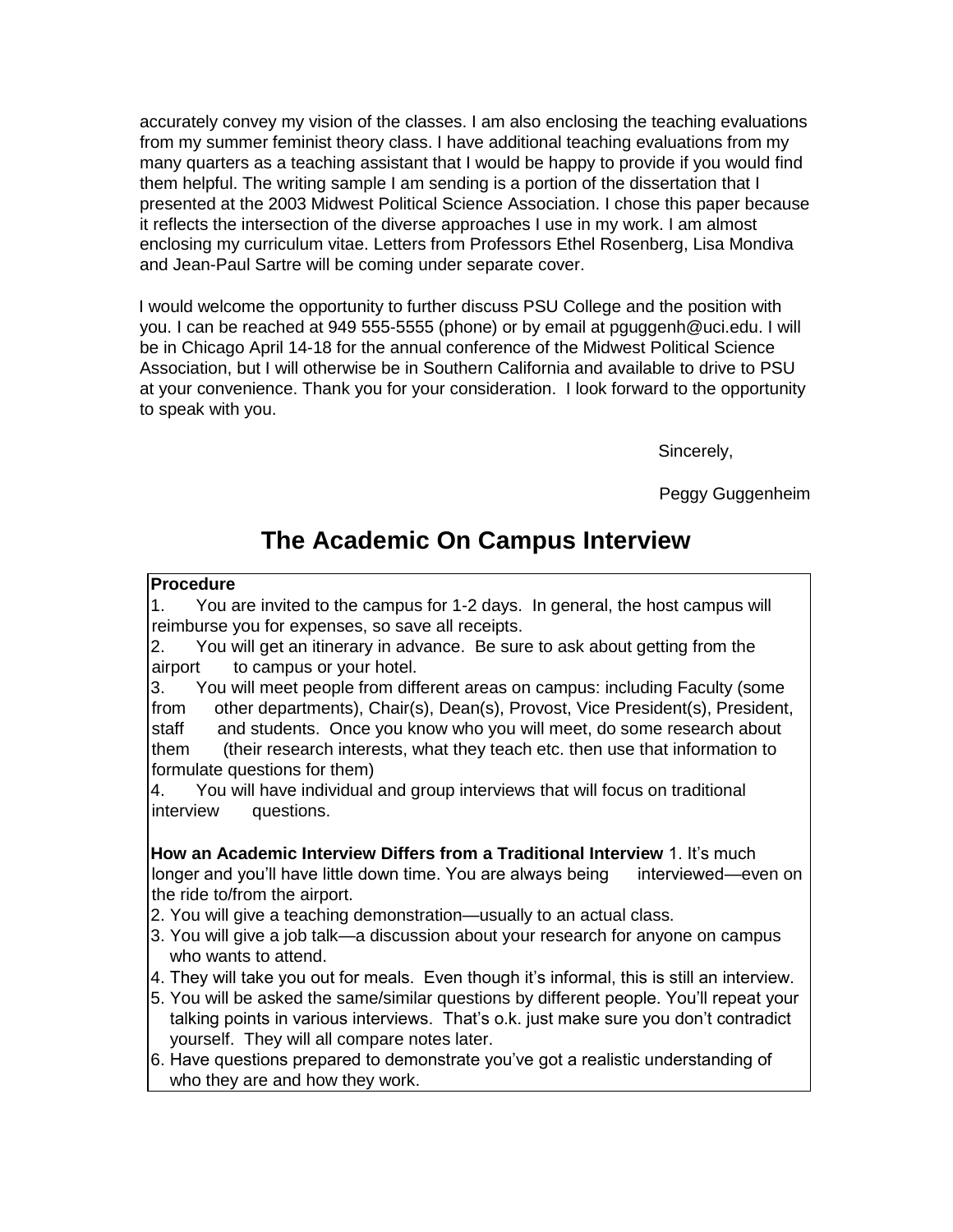### **Preparing for the Teaching Demonstration**

- 1. Ask for the topic area and length of presentation. Ask if they want you to leave time for questions.
- 2. If it's for an actual class, ask how your talk fits into the class.
- 3. Ask about the audience—majors, mix, year in school, other guests, room size, available equipment.
- 4. Make sure your topic and time frame fits into what they asked you to present.

### **Preparing for the Research Talk**

- 1. Present a paper or chapter from your dissertation
- 2. Be prepared to answer questions that go beyond the scope of your research. They are trying to discover if you have considered what comes next.
- 3. Know when to let the questioner have his/her say, then respond, "That's a very good point." Then make a show of writing down their point.

### **Preparing for Lunch/Dinner**

- 1. Mind your manners; proper etiquette is essential.
- 2. Be sure you know everyone's name.
- 3. Be yourself. This is where they explore the issue of fit.
- 4. If you want the job, show interest in the school and in becoming part of the faculty.
- 5. Be a good conversationalist—don't monopolize the conversation (ask others to talk about themselves and their research), listen carefully.
- 6. Don't order alcohol—no matter what they do, and how much they encourage you to do so.

### **Things to Bring**

- 1. Extra copies of your vitae.
- 2. Copies of your dissertation abstract.
- 3. Copies of your statement of research interests.
- 4. More than enough handouts for your teaching demonstration and research talk.
- 5. Samples of syllabi for courses you designed, abstracts of articles.
- 6. When flying don't check anything important. Bring all essentials as carry-on.

### **After The Interview**

- 1. Within 48 hours, write Thank You notes to everyone you met with, including the departmental assistant.
- 2. Make time to reflect on your performance.
- a. What did you do well during the process.
- b. What modifications do you need to make to your Teaching/Research talk(s)?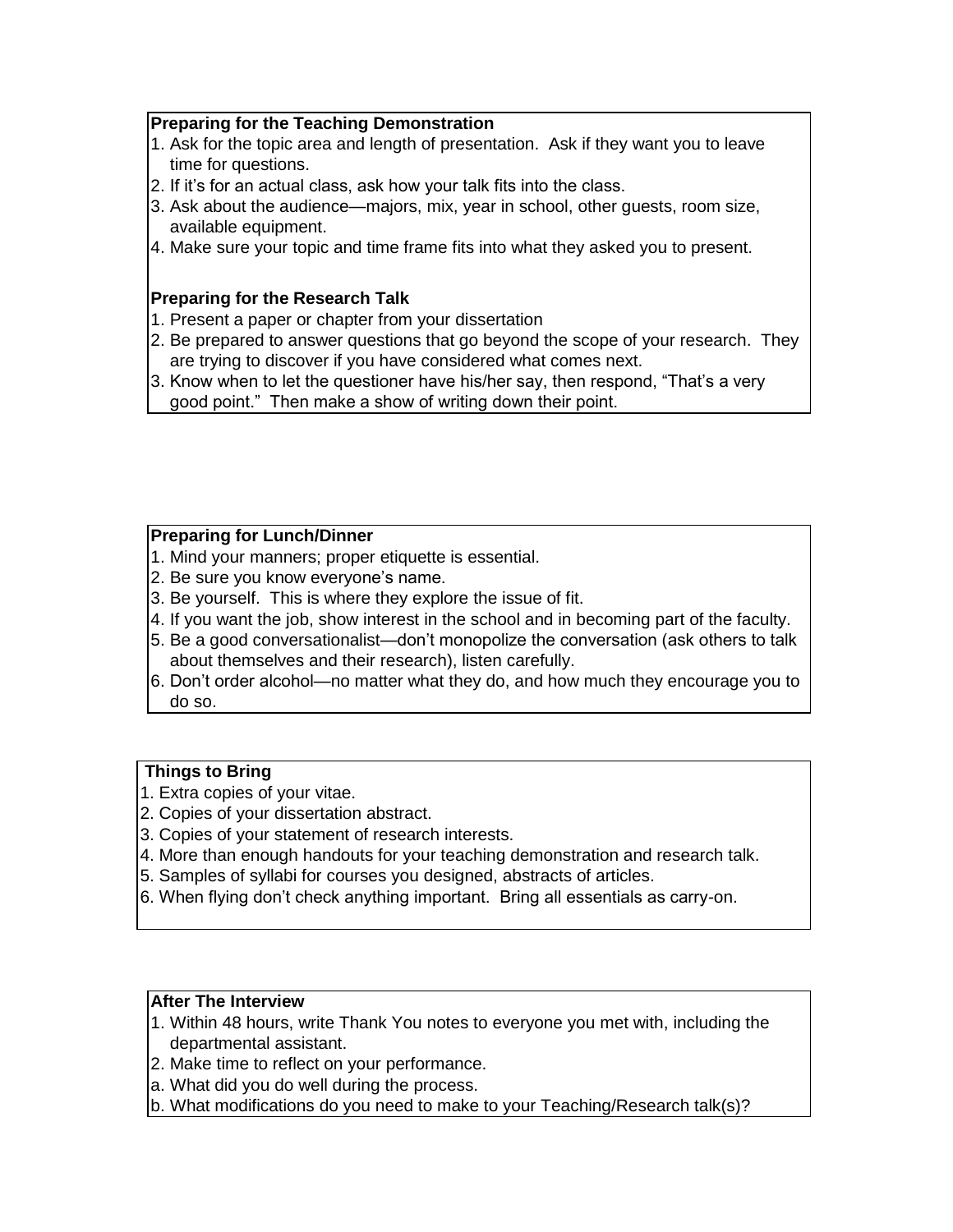- c. Were your answers on point, concise, backed up with examples?
- d. If you were asked unexpected questions, how well did you respond?
- e. What steps should you take to improve your answers?
- f. What questions do you wish you had asked?
- g. What new information did you learn about the University/Department?
- 4. Overall, what did you learn from this experience that will help you perform more effectively next time.
- 5. When should you follow up?

# **Academic Interview Questions**

### **Questions to Expect**

- 1. Tell me about yourself.
- 2. Why do you want to work at (this school)?
- 3. Tell me about your dissertation.
	- a. When will it be completed?
	- b. How does it fit into the field?
	- c. How many publications do you think you can get from it?
	- d. How do you explain your research to someone not in your discipline?
	- e. What classes can you teach?
	- f. What classes do you want to teach?
	- g. What do you think of our curriculum?
- 4. Tell me about your teaching techniques.
	- h. What are your teaching strengths/weaknesses?
	- i. What steps have you taken to improve your teaching?
	- j. What strategies do you use to get students involved?
- 5. What are your research plans for the next 5 years? 10 years?
	- k. How does your research fit within our department?
	- l. Are there members of our faculty you could collaborate with?
	- m. In ways might you include undergraduates in your research?
	- n. What are your research strengths/weaknesses?
	- o. Who might fund your research?
- 6. In which journals do you expect to publish your work?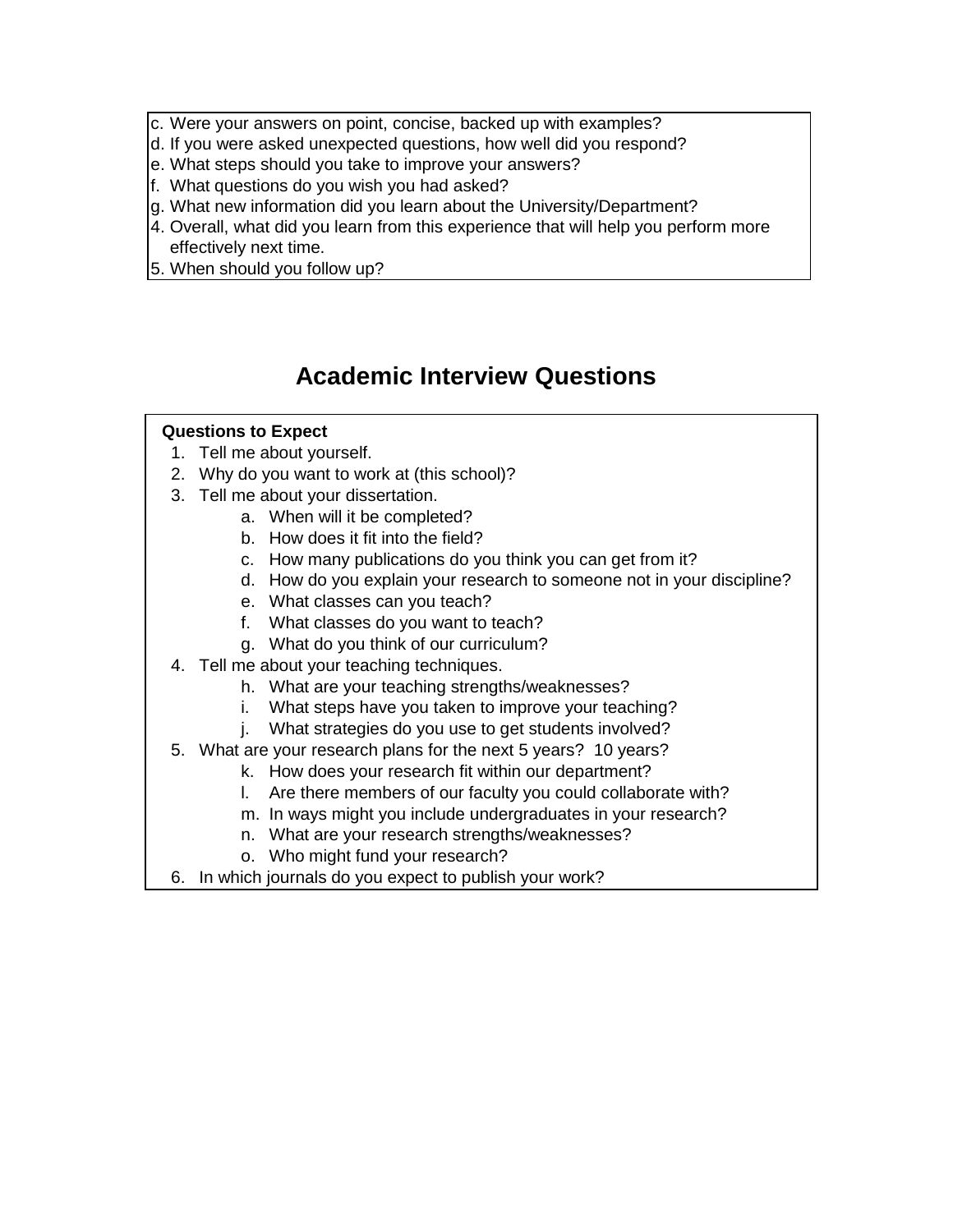### **Questions You May Want to Ask**

*General Questions* 

1. What's expected of a junior faculty member? For example: teaching load, publication expectations, faculty committees/governance, student advising etc.

2. How much time do faculty spend on teaching?

a. How many preps?

<sup>b.</sup> What is the average class size?

<sup>c.</sup> What's the ratio between upper and lower division courses?

4. Explain the tenure process and requirements.

*For the Search Committee Chair* 

1. What are you looking for in this position?

Are there any "land mines" I should be aware of?

3. What should I expect when talking to the Chair, Dean?

### *For the Dean*

- 1. How much interaction do you have with junior faculty?
- 2. What research funds are available?
- 3. What are the most dramatic changes you see for the college in the next 5, 10

years?

4. What percentage of faculty who apply for tenure are given tenure?

### **Questions You May Want to Ask--Continued**

*For Department Chair and Faculty* 

- 1. What lab space/office space is available?
- 2. Who is in charge of graduate admissions? How are graduate student applications evaluated? applications
- 3. Is there a sabbatical system? How does it work?
- 4. How are RA's and TA's funded?
- 5. Is there release time for services activities such as clubs, directing theses and independent study?
- 6. Are there opportunities to develop new courses?

*For Graduate Students* 

- 1. What kind of support do you get from faculty?
- 2. Which professor serves on the most graduate student committees?
- 3. Why did you choose to get your graduate degree here?
- 4. Do you get opportunities to co-author publications?
- 4. Which faculty do you find most approachable?
	- 5. How much information do you receive about career preparation?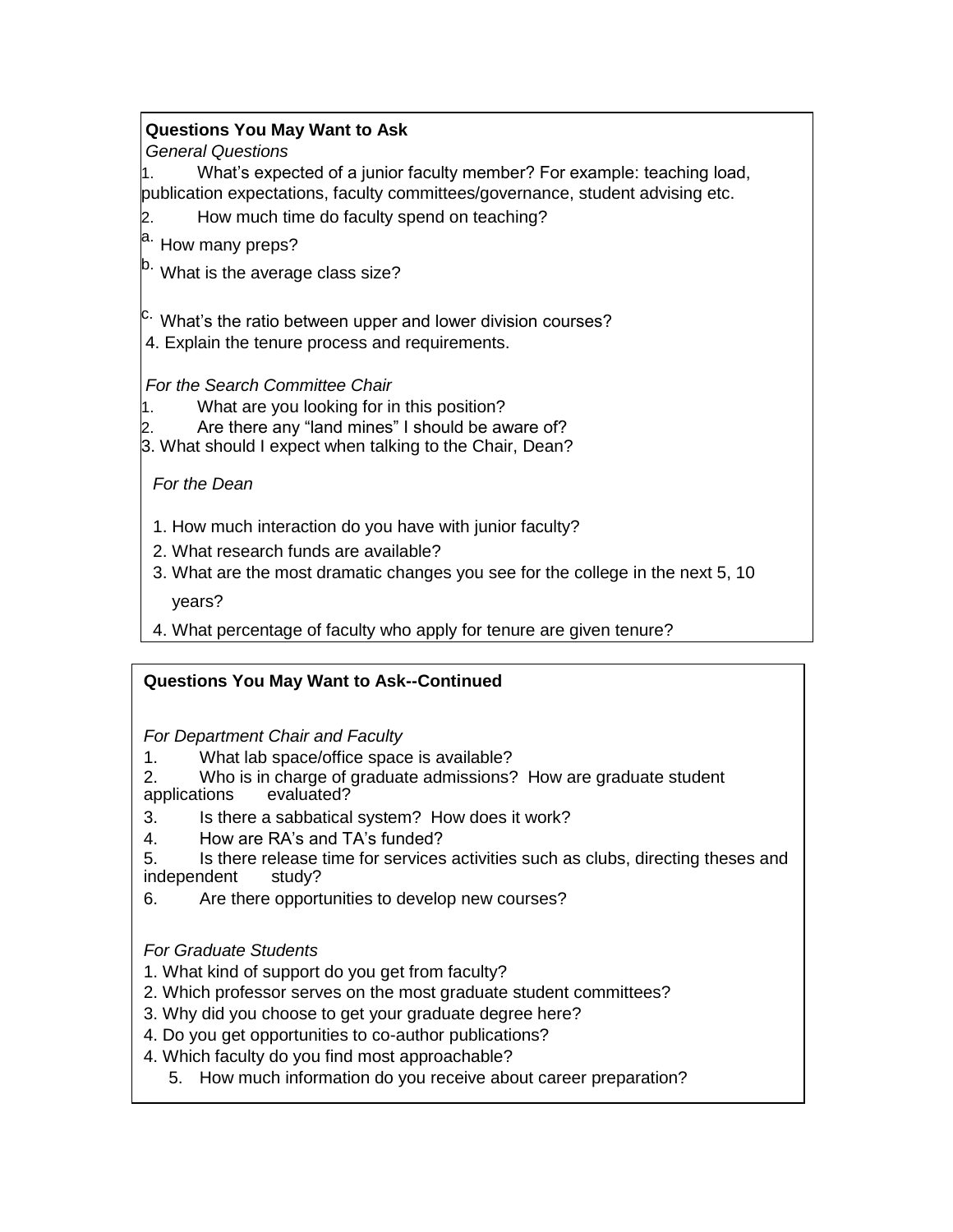Resources: [http://advertising.utexas.edu/graduate/resources/PROD75\\_017333.html](http://advertising.utexas.edu/graduate/resources/PROD75_017333.html)

# Negotiating an Academic Job Offer

**N**egotiating is a balancing act. If you don't negotiate, or end up negotiating for the wrong things, you may get the job, but you may damage your future earning potential and perhaps end up resenting the institution and co-workers who negotiated a better deal than you. On the other hand, if you take too hard a line and make unreasonable demands you risk losing the job and may gain an unfavorable reputation that could haunt your career. Before you decide how to proceed, ask for a written copy of the offer so you can review the details. Once you see what the offer is there are 3 ways you can respond 1) accept their offer as is, 2) reject their offer, or 3) counter their offer. When you accept the offer you will get an official letter stating the terms of the agreement. This letter will either be accompanied by a contract or a contract will soon follow. *Until you have a signed contract YOU DO NOT HAVE A JOB!* If you make a counter offer, you have technically rejected their offer which opens the door for you to ask for what you need to be successful in your job. You should know that one or both parties can end negotiations at any time by either coming to an agreement and signing an official letter or by ending negotiations and rejecting/rescinding the offer. Thus, you need to negotiate effectively and in a timely manner if you want the job.

### **How to Negotiate Effectively**

1. Research starting salaries in your field and at comparable institutions and locations. Check the AAUP website for salary information.

 [www.aaup.org?AAUP/pubsres/research/compensation.htm](http://www.aaup.org/?AAUP/pubsres/research/compensation.htm) then click on "selected tables." If the school has a union there may not be much room for salary Negotiation-do your homework!

- 2. Research what is/isn't negotiable.
- 3. Know what you need vs. what you want.
- 4. When you counter, always do so from the perspective of what will allow you to make your best contribution to the department.
- 5. Remember these are your colleagues in your field. The way you negotiate will impact your relationships with them now and in the future, even if you eventually reject their offer.

### **What is Negotiable**

Salary Benefits (are often not negotiable) Office space Computer (laptop/pc/both or MAC) **Software** Laboratory equipment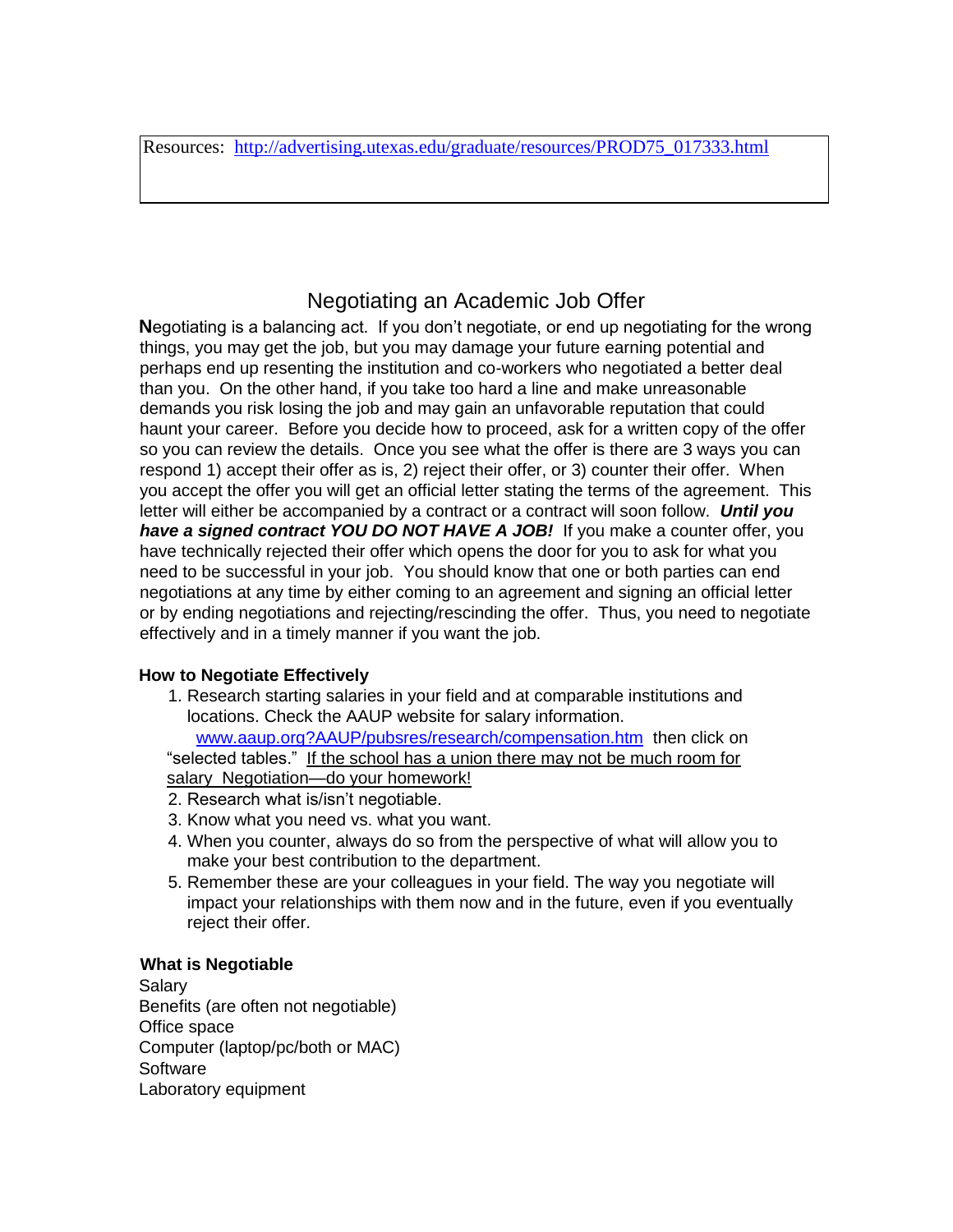Laboratory funding Laboratory space Teaching or research assistants (depends on type of school) Number of graduate advisees Class load (grads vs. undergrads) Conference Travel Research funds Library funding (maybe) Spousal hire (maybe) Start date

Summer classes Summer research funding Disciplinary Association membership Credit towards tenure (if currently in a tenure track position) Early tenure decision **Sabbaticals** Housing (some schools have faculty housing) Moving expenses

You can ask about any of these items. Whether any item is negotiable depends on the school—if they tell you they can't negotiate on an item it's probably true. Choose the 4-5 most important issues for you and try to work on those. You can bring them up together or individually. If you want to slow down the process while waiting to hear from another school, you can bring the issues up 1 at a time—solve one, then bring up another. The risk of doing this is it can upset the hiring dean and if you seem to be holding up the process they may rescind the offer.

### **Other Factors when Considering the Offer**

- 1. Cost of living
- 2. Likelihood of getting tenure
- 3. Performance measures
- 4. Fit
- 5. Career trajectory
- 6. 9 or 12 month contract
- 7. Working conditions
- 8. Desirability of location
- 9. Taxes
- 10. Commuting
- 11. Benefits and retirement plans (which are often non negotiable)
- 12. Advising and committee work
- 13. Child care
- 14. Flextime
- 15. Ability to stop tenure clock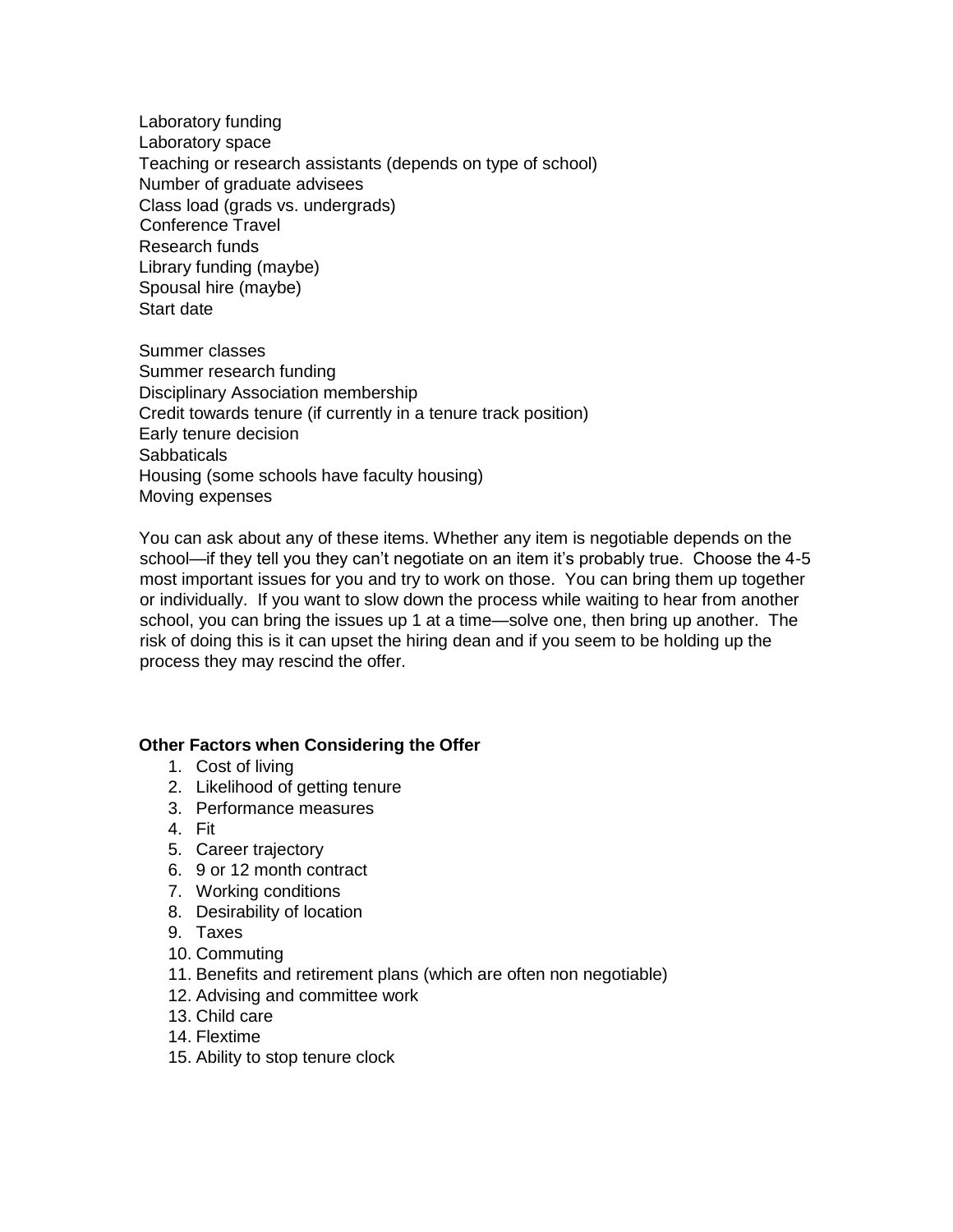# **Useful Resources for Your Academic Job Hunt**

Recent graduate discussing her job search

### <http://www.careercenter.umich.edu/students/gradservices/academic/srogala.html>

While the information below is directed towards job candidates for English positions, the description of the importance of teaching and research in an R1 institution is generalizable

### What Search Committees Want

English departments in doctoral institutions, however, resemble psychology departments in the emphasis they place on specialization and scholarly accomplishment. Twenty-three percent of search committees in doctoral institutions believe that a candidate's number of publications is "extremely important" when screening applications. In contrast, only 1% of committees in baccalaureate institutions rank publication as extremely important at this stage. Interestingly, departments in doctoral institutions also attribute greater importance than other departments to the number of presentations, but *only* in screening. Presentations are considered unimportant at the interview stage, no matter what the institution's Carnegie classification. Even among doctoral institutions, presentations are less important during screening than the number of publications and the prestige of the journals in which they appear.

An institution's Carnegie classification also predicts how much its English department emphasizes teaching in its evaluation of candidates. [Table 3](http://www.mla.org/resources/jil/jil_jobseekers/jil_jobseekers_pro#table3) shows that respondents disagree about the importance of a candidate's oncampus teaching performance. Specifically, teaching a class is extremely important for 60% of respondents in baccalaureate institutions; likewise, 52% of respondents in comprehensive institutions rate it as extremely important. When one turns to doctoral institutions, however, the percentage drops precipitously: only 28% rate teaching a class as extremely important; 32% rate this criterion as *extremely unimportant*. Finally departments in doctoral institutions rank the candidate's ability to contribute to the institution as a whole less highly than do those in any other Carnegie classification. New PhDs in English are entering a segmented labor market.

### **Basic Definitions of the Carnegie Classifications**

<http://www.carnegiefoundation.org/classifications/index.asp?key=798>

### **List of Carnegie Doctoral/Research Universities-Extensive**

<http://www.washington.edu/tools/universities.html> **List of** 

### **Carnegie Doctoral/Research Universities-Intensive**

[http://www.educause.edu/Community/MemberDirectory/MemberOrganizationsbyCarneg](http://www.educause.edu/Community/MemberDirectory/MemberOrganizationsbyCarnegieC/818?CARNEGIE=DR+INT&time=1216932096)  [ieC/818?CARNEGIE=DR+INT&time=1216932096](http://www.educause.edu/Community/MemberDirectory/MemberOrganizationsbyCarnegieC/818?CARNEGIE=DR+INT&time=1216932096) **[M](http://www.educause.edu/Community/MemberDirectory/MemberOrganizationsbyCarnegieC/818?CARNEGIE=DR+INT&time=1216932096)ember Organizations by** 

### **Carnegie Classifications**

[http://www.educause.edu/Community/MemberDirectory/MemberOrganizationsbyCarneg](http://www.educause.edu/Community/MemberDirectory/MemberOrganizationsbyCarnegieC/786)  [ieC/786](http://www.educause.edu/Community/MemberDirectory/MemberOrganizationsbyCarnegieC/786)